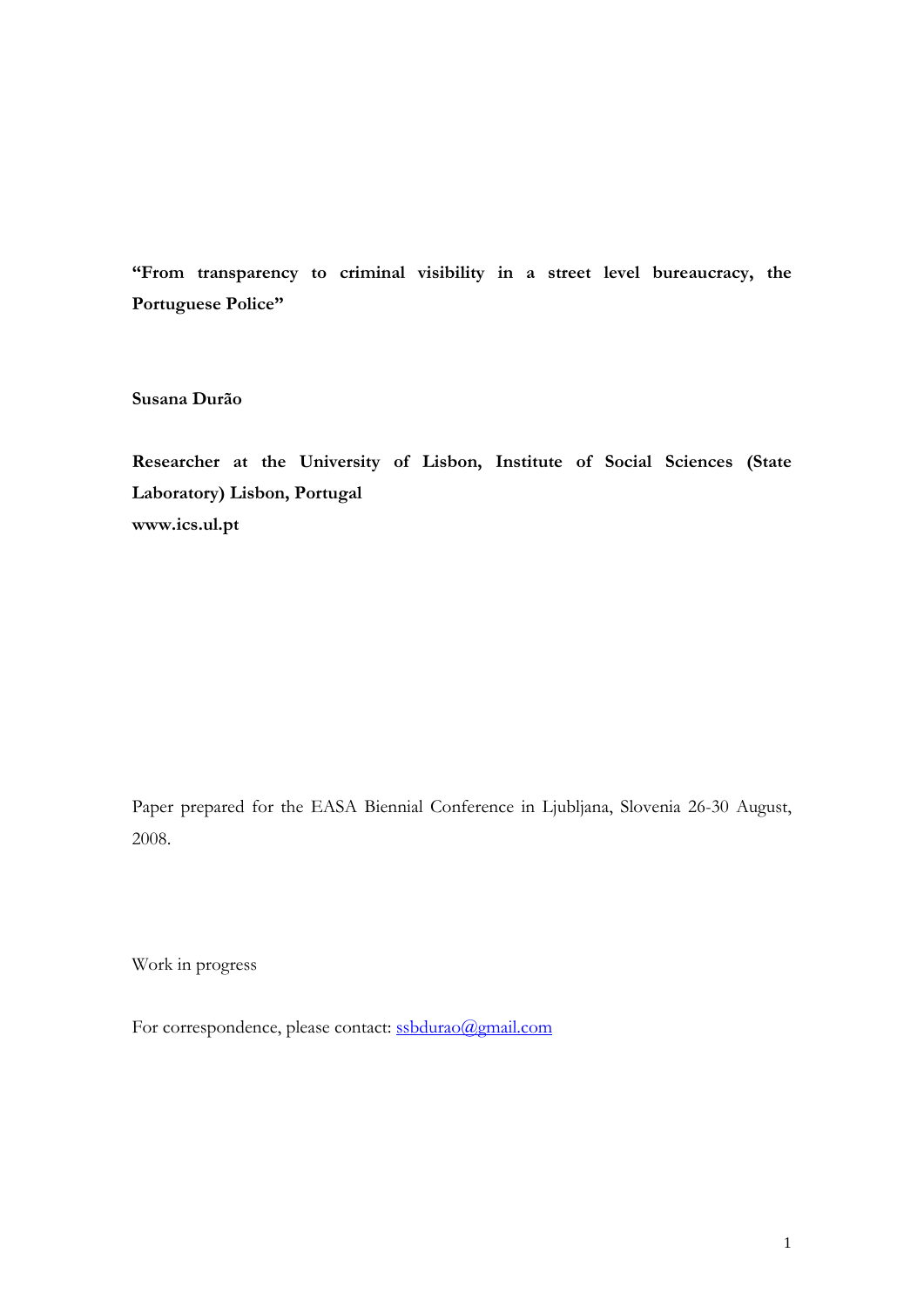## *Introduction*

This paper aims to study particular aspects of the engineering of Portuguese police force policy and adaptable bureaucratic changes to it. Policy can be defined as an "art, method, or tactics of government [and police administration] and regulating internal order" (Partridge, 1958: 509; Shore & Wright, 1997: 19). Hyatt (1997) shows that neo-liberal governments have re-introduced the association between policy and policing. These spheres were apparently separate since the formation of Robert Peel's "new police" in London (1829) and to a certain extent, the modernisation of police organizations in Europe in the late nineteenth century.

Opacity has been approached in classical and recent literature by police theorists who tend to emphasise it and hold police forces accountable (Tonry & Morris, 2003; Palacios Cerezales, 2005). In anthropology however discussions surround the domains of bureaucratic *transparency*, the recent developed "policy-making processes" demanding a "studying through" institutions and organizations (Shore & Wright, 1997: 14). Special attention has also been given to the effects of a widespread "audit culture", the ways of practising or conducting "accountability" (Strathern, 2000: 2).

Although opacity is underlined in police studies, I believe that the focus should rather be put on *visibility* and the ways this policy gains form beyond the so called process of making the police more transparent. I will show how the Portuguese police force produce visibility in two strategic ways: on street level policing and in criminal statistics. I conclude that both processes, especially the "statistics-making", can serve its opposite purpose, underlining opacity instead of the so intended transparency of the police force.

## *Main discussions about a street level bureaucracy: the police force*

Most studied aspects related to police bureaucracy and work can not escape a dense reflection about policy-making roles of street-level bureaucrats: their relatively high degrees of discretion, inspite all the regulatory, legal and administrative apparatus, and the consequently relative autonomy from organizational authority (Lipsky, 1980).

Several authors, in police theoretical approaches, have argued that there are certain patterns of conduct, levels of conformity in police work, selective enforcement and manoeuvres from below to top policing (see for example Klockars, 1985). Classical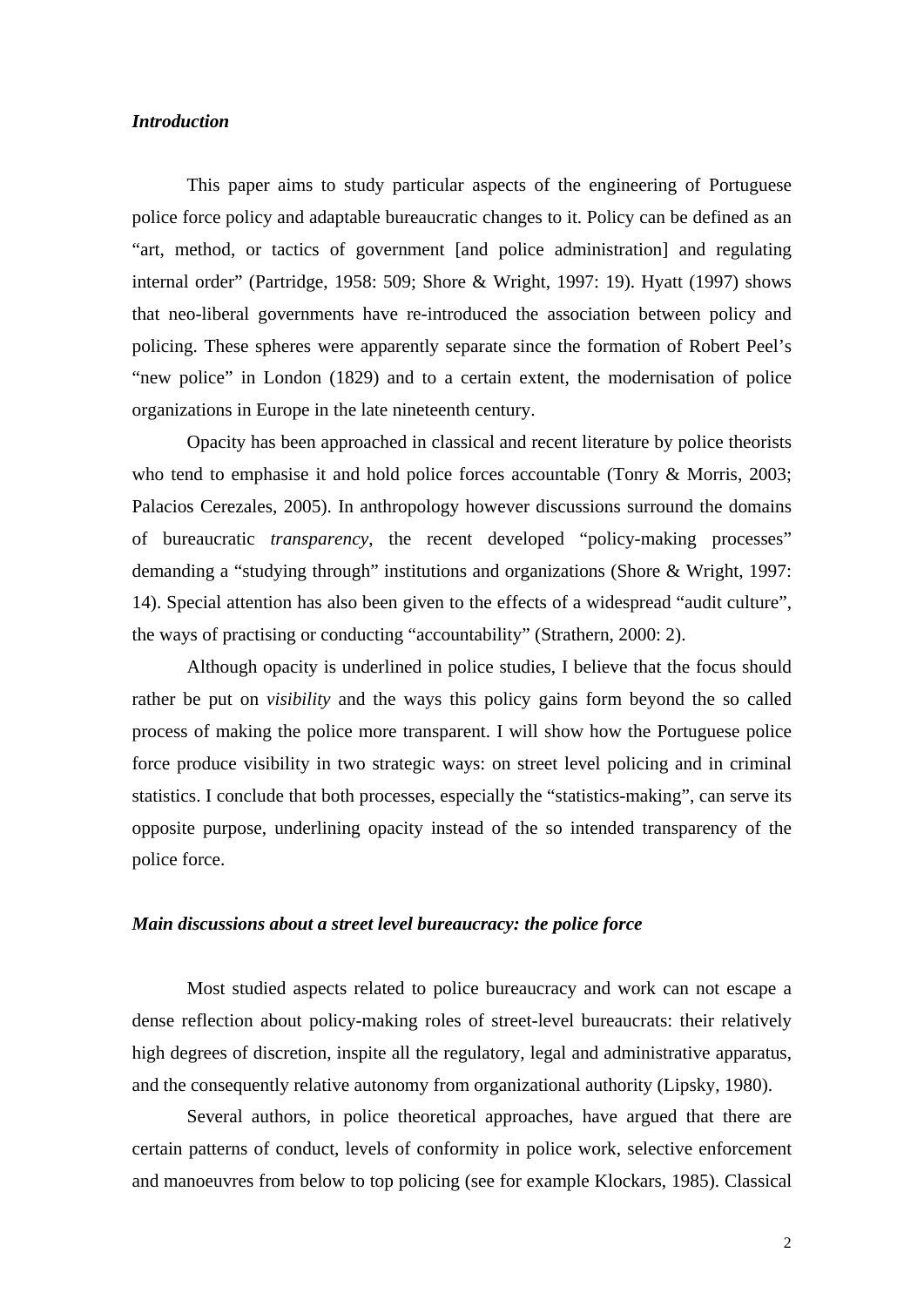policing theory, with empirical examples from around the world (especially from Anglo-Saxon countries), has been embedded with the practice of police units autonomy regarding governmental demands. The social agency of patrolmen has been acknowledged, even within legalist and criminologist circles (Dias & Andrade, 1997). Inside police forces, there is an evident gap between the "cop culture" and "management culture", in the bottom and top level of the professional hierarchy (Reuss-Ianni & Ianni, 1983).

In recent studies there has been a turn in the main argument about police action focused on "territorial selective enforcement", more frequent and effective than the usual individual selectiveness (based on race differences, gender and age). Different neighbourhoods deserve different forms of governmental policies and forms of policing that tend to be "naturalised" as the real necessary ones, and with the subsequent effect of penalising poverty urban areas (Cunha, 2008). In many middle class neighbourhoods of European and North American cities, the focus is on routine patrol work and permanent visibility. In others, like migrant, poor and with identified street drug-dealing spots neighbourhoods, the goal is on a "ceremonial" and reinforced police visibility, what Wacquant (2004) calls the security "*mise-en-scène*", but in different ways. In this territorial selective enforcement process we can observe in police institutions a general displacement in all the apparatus, uniforms and equipment: from blue to black; from yardstick to shotguns; from patrol car with two officers to big and para-military cars with numerous groups of policemen.

But social sciences, and specially anthropologists, have looked to police organizations from an outside perspective, based on a critical view of patrol and street work. Even the study of policing the risk, in a risk society (Ericson & Haggerty, 1997), considered a change of paradigm in police studies (Punch, 1999), tends to locate the problematic in the effects of higher and technological forms of policing. The starting point and well argued discussion is about "police mandate", the limits of strategies and tactics (Manning, 1978b), the "politics of the police" (Reiner, 1998); and the implementation of policy and social accountabilities (Bayley, 1979). In police organizations discretion is not an extra problem, it's the main one. As Lipsky says: "The essence of street-level bureaucracies is that they require people to make decisions about other people" (1980: 160).

Less studied have been the accordingly and stronger liaisons between governmental policy and police practices from an ethnographic stand point, in a time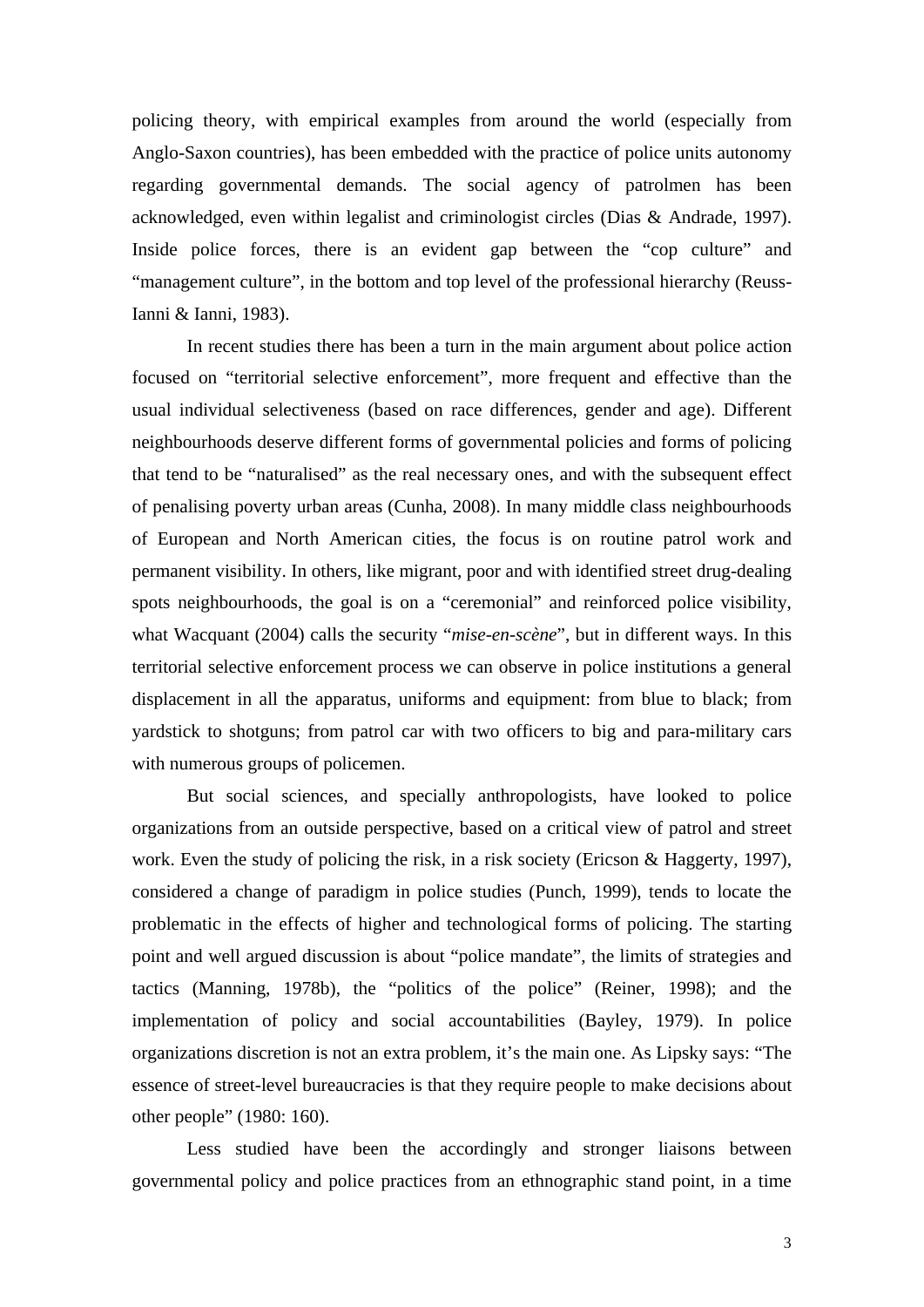when "audit cultures" *(idem)* with its national particularities are more explicit than ever. New forms of policy and auditing reinforce the "governance", as Foucault (1991) conceptualized it, as a "political technology", in which power and accountability have become simultaneously more individualizing and totalizing. Policies, with an apparent neutral language and expert knowledge can establish codified moral principles for society. They have also implicit models of society with a combination of external "subjection" and internal "subjectification" (Rabinow, 1984; Shore & Wright, 1997: 9). In the next section I explore the ways ethnography can be useful to study policy and audit cultures within the Portuguese police force.

### *Ethnography of police transparency/opacity*

The ethnographic approach advises us to look *inside* organizations (Gellner & Hirsch, 2001), but still keeping the wider picture in mind. "Organizations" and "cultures" are always on the make, in its practices, discourses, power and ideologies (Durão, 2008b; Wright, 1994; Shore & Wright, 1997). And "... much of the work of organizing is to make... fragmented activities appear coherent, so it can be claimed that an intention has been realized and a successful result achieved" (Shore & Wright, 1997: 5). So, state itself is not a "solid thing" (Das & Poole, 2004: 19). It is constructed by laws, bureaucracies, rumours and violence. We must agree again with Shore and Wright when they say that "... policy has become a major institution of Western and international governance, on a par with other key organizing concepts such as 'family' and 'society'... Policies are inherently and unequivocally *anthropological* phenomena" (*idem*: 6-7).

Whoever makes ethnography inside a police organization and at an itinerant street-level work, identifies a first level of political opacity: the activities of policing are not what they seem to be, or even what should be. As Manning (1978b) puts it: policing is a "game of manipulative appearances" in a neo-liberal changing order, since the vast domain of its mandate is impossible to manage. Perhaps the variation, the complexity, and the sense of discovering what is not publicly revealed, the secret uses of "legitimate violence" (Weber, 1964) in practice, are ingredients for the literary and social sciences fascination, the *leitmotif* for facing the difficulties implied in the study of such hard social universes. In those places researchers experience the discovering of the most denied knowledges, "secrets", "tactical secrets", or as Mitchell has well defined: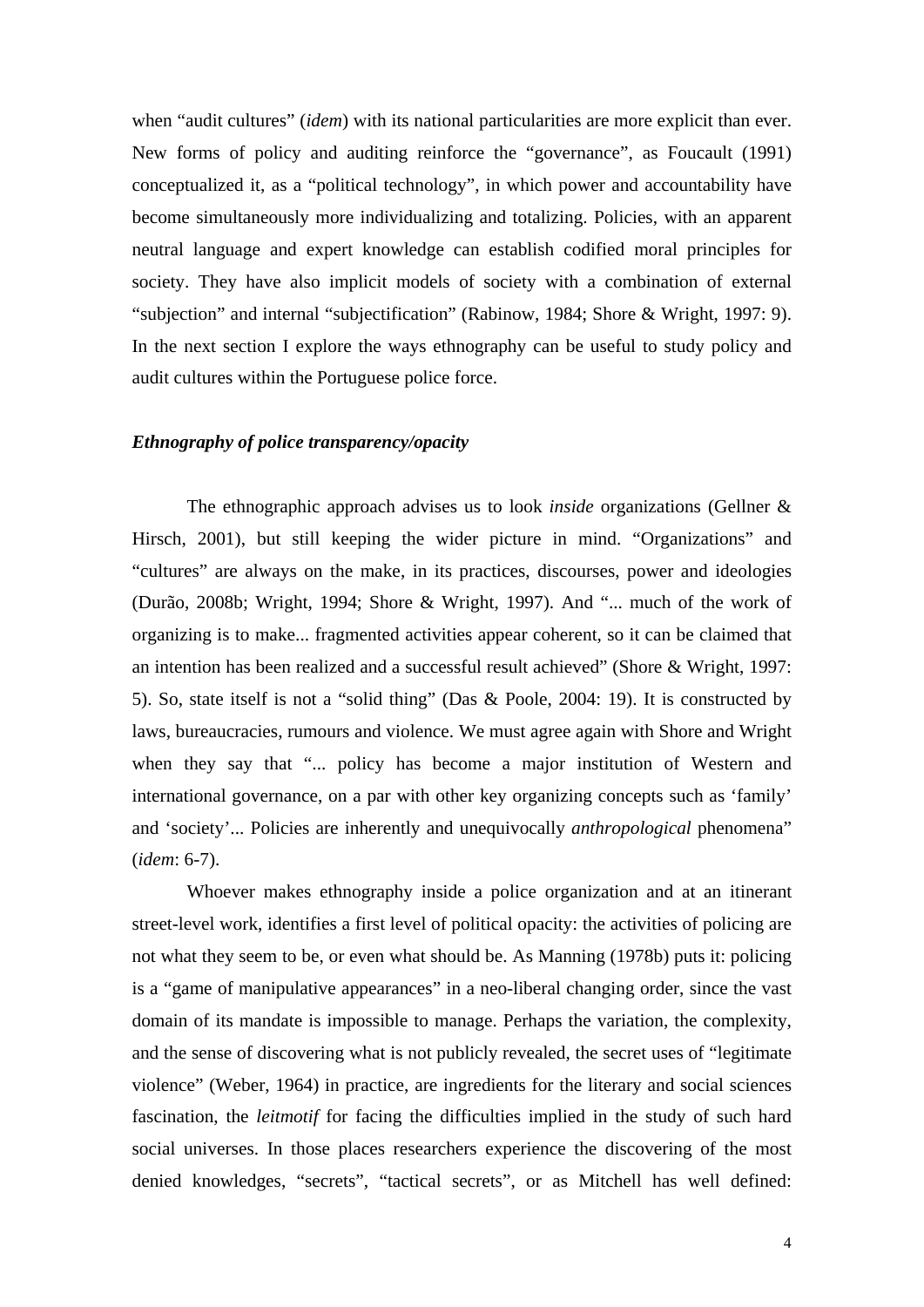"resource-focused secrets... used to conceal information that if revealed to competitors might result in loss of privileged access to value material assets" (1993: 9). In the case of the police we can see a competition in the "political field" (Bourdieu, 1991) for a political and professional mandate definition on crime. "Crime" is, these days, a very powerful "mobilizing metaphor" (Wright, 1993, cit in Shore and Wright, 1997: 20) to the police but also to national governments (as I will consider later in this paper).

In my case I've studied the urban police force in Portugal, the state security police (*Polícia de Segurança Pública*) for my PhD thesis (concluded in 2006). I've focused the study on street policemen practices in metropolitan Lisbon area, considered by all as the "school of policing" – the locus of the main police professional experience in a national context. Almost all recruited policemen work several years in the capital before going to other smaller cities. My interest in Lisbon policing was defined also by the fact that the "project of proximity" to citizens was being implemented there at least for ten years. For the first time someone from outside, named as a "civilian", asked for a whole year pass for permanent observation and routine participation in precincts and street work. It took several months of waiting before the official authorisation came through, in part due to the fact of the clear absence of interest manifested by social sciences about Portuguese police themes, much more concentrated in crime fear and social perceptions (Fernandes, 2003; Machado, 2004).

Once in the precincts I've started to cope with undercover policemen, because I was not uniformed and policemen considered me somehow useful to the service. Just after I could participate and accompanied all the services and street routines. I interpreted the schemes to obtain street information, body and verbal dissimulation and disguise. I even describe how a "detention" is a socially and professionally production and may be induced for political reasons (Durão, 2008b, ch. 4). This is the same to say that a detention, like any police result, is fundamentally a social construct and a negotiation that involves social and cultural relations, and is maintained by intentional social actors. And, at a certain level, it is socially and publicly authorized for the police not to be entirely transparent in order to do the "dirty work" no one or other institution does. In all policemen and activities, in units and in the entire organization, "little street crime investigators" are the most charismatic ones, what shows the symbolic meaning of secrecy in context, tactical secret, and more specifically, resource-focused secrets.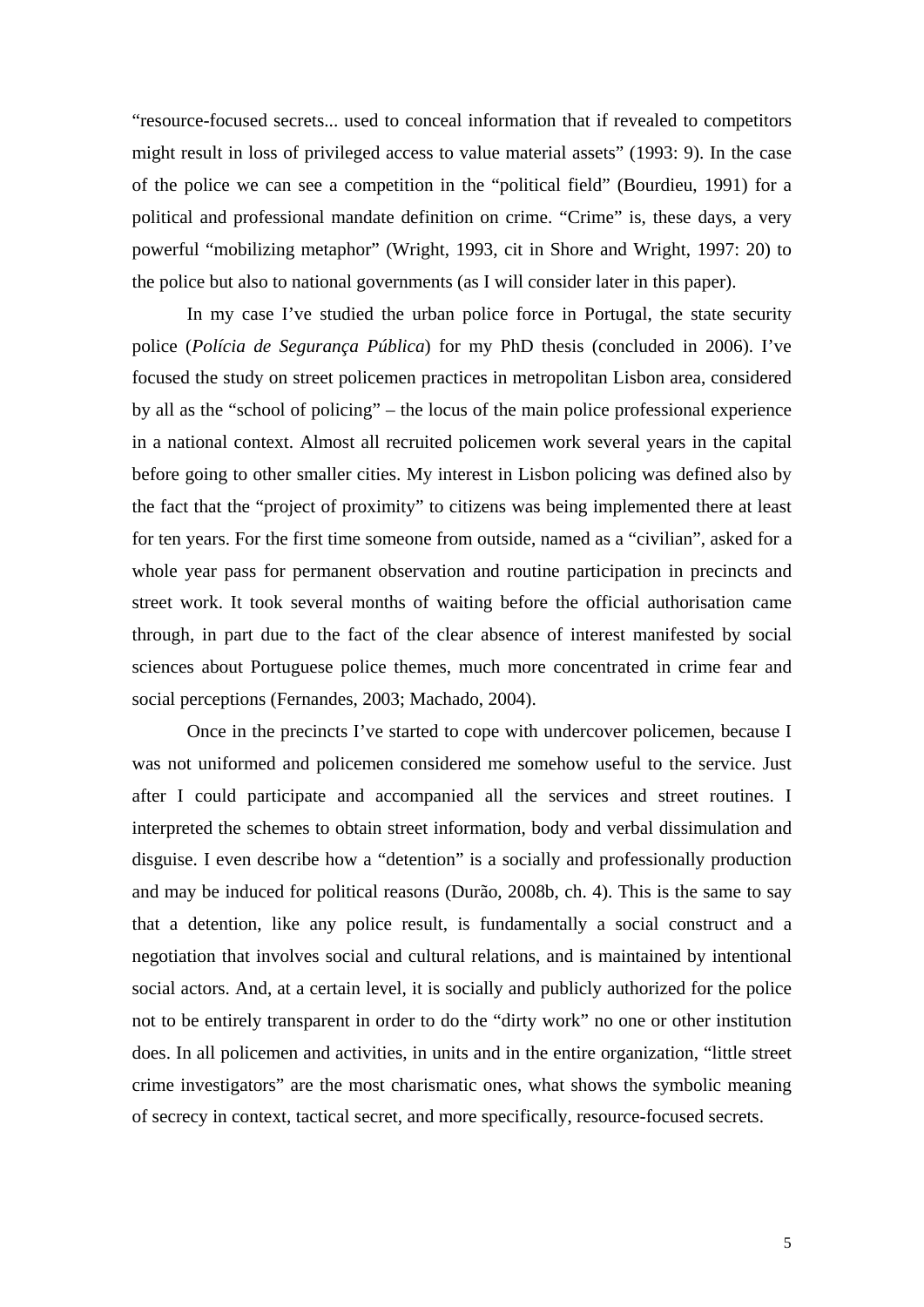However, a second level of opacity can be found when we start to do ethnography in different scales of policy decisions, tactics and methods: the institutional resistance to show to the ethnographer and to society in general how police data is produced. Nevertheless, is possible to follow the channels of decisions and paperwork, from the streets to several bureaucratic levels. According to policemen we live in a time where the traditional "power of arms" has been substituted by the "power of the pen". As policemen say: "The pen is our weapon" (Durão, 2008b: 226). In the last ten years the rationalization process of the Portuguese police is in its course, as part of a wider political and systemic process of organizing and "rationalizing" national state policies.

This relates to a turn in the Portuguese police historical context. During several decades of the so called "Estado Novo" (from 1933 to 1974), the Portuguese urban police force was militarised, authoritarian, very present in urban routines and well connected to the political police, named *PIDE* (Pimentel, 2007). Democratization, after the 1974's revolution, and specially with the Portuguese admission in the European Union in 1986 represented a turn in police policies, which implied a general demand for "modernization", transparency and consequent public services accountability. Some years later the management idiom would arrive to government and to the police force.

The ideas expressed in the police force reorganization, which took some years to be implemented (at the end of the millennium), were to invest in government control of the "public security system"; penal legislation; personnel professionalization; transparent and "modern" bureaucracy. Accordingly to this context, one of the main concerns of most recent national governments has been not only to make sure the police work and bureaucracy are more accountable, and in a certain way more governmentalized and centralized in its policies than ever, but also to guarantee that Portugal still is a peaceful "world" to live in, reinforcing nation-state symbols. In this case, there is a certain model of society implicit in the policy. The idea is to produce an image of a country that having the benefits of belonging to the European Union doesn't manifests the criminal and violent problems of several of its other country members (like the near Spain, with ETA and regionalist problems).

Portuguese criminal environment has been celebrated as a pacific one. The *brandos costumes* (mild-tempered customs) is an expression much used to define the Portuguese "people". This expression goes back to the nineteenth century, but is maintained and rhetorically used by several contemporary twentieth century governments (right or left wing). And, for example, the "urban violence" concept, rarely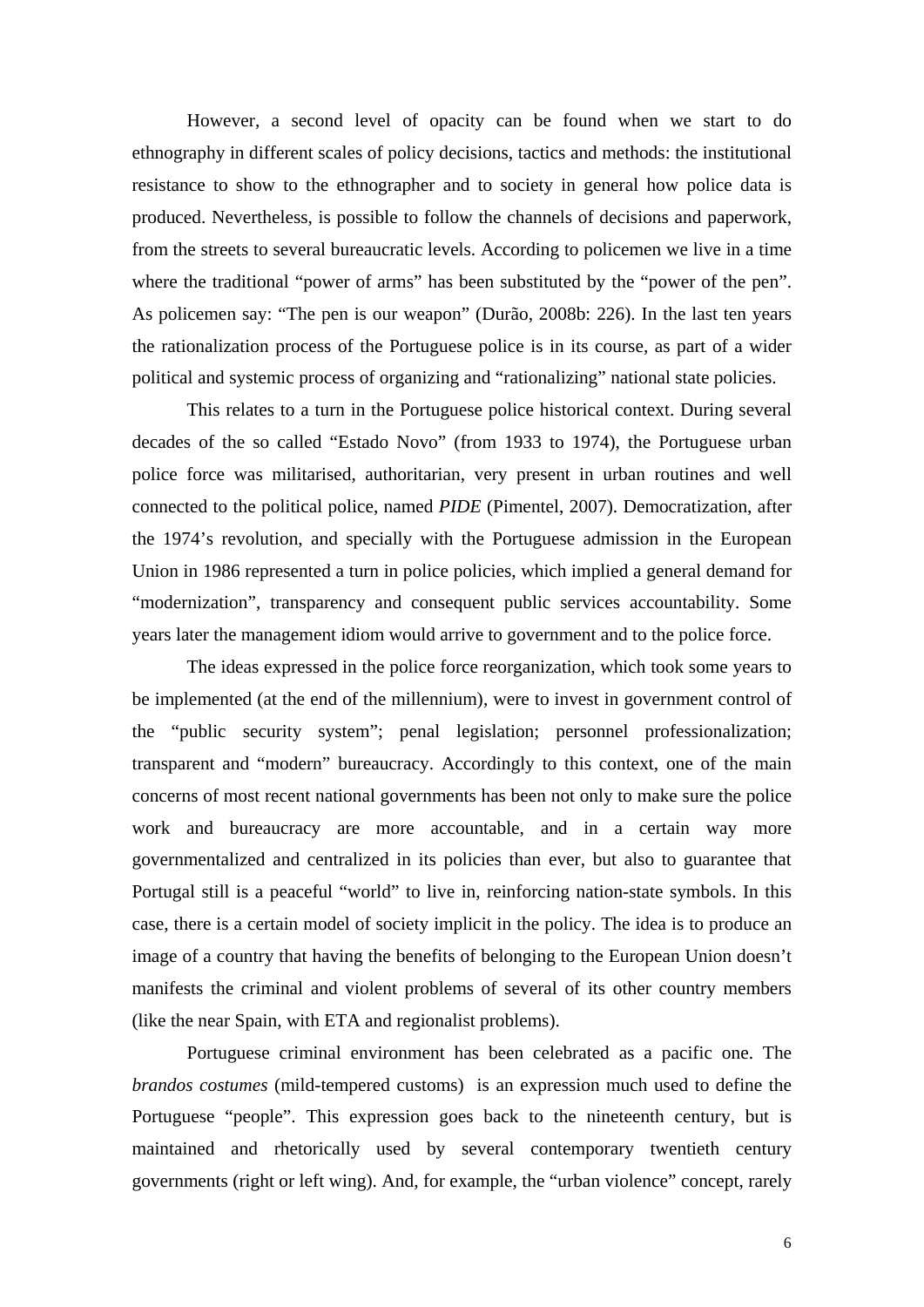shows up when applied to Portuguese urban areas, even in the most popular forms of mass media. Studies have showed that the increment of moral panic and insecurity perceptions socially manifested does not correlate with criminal facts (Machado, 2004). In 2007, in the "Global Peace Index", *The Economist* presents Portugal as one of the most secure countries of the world. Among 121 nations, the country ranks the position nine, with very little rates of violent criminality registered.<sup>[1](#page-6-0)</sup> Recently, in 2008, the country was considered even more safe. $2$ 

Nevertheless, some years ago started to hit the news what can be called the "non-national" crimes and disorders, located at the "precarious neighbourhoods" (*bairros precários*), rapidly transformed in "dangerous neighbourhoods and slums" (*bairros perigoso*s), like if crime just occurs at "the margins of the state" (Das & Poole, 2004; Durão, 2008c). Despite the inner heterogeneity that has transformed Portugal into a multiethnic and multicultural country in no more than fifteen years, with intense fluxes of immigration, the governmental speech and policies tend to underline the idea of an homogenous and inner controlled country, at least in its moral principles, like a society that resists to crime raise. Crime is mostly identified as something that comes from abroad, with certain types of subjects, non-Portuguese and non-citizens (Seabra & Santos, 2005).

One of the most used "rhetorical device" (Shore & Wright, 1997: 18), a very famous government policy document – the Annual Report of Domestic Security (*Relatório Anual de Segurança Interna*) – says that Portuguese criminality inverts global tendencies, offering a "particularly privileged position" to the country (2006:  $46$ ).<sup>[3](#page-6-2)</sup> It is important to notice that through these documents some people have the "power to define dominant discourses" (Shore & Wright, 1997: 18) and to encapsulate other complex and competing realities, that tend to be viewed as marginalizing alternatives. As I will demonstrate further in the paper the policy process described tend to shift from transparency to institutional visibility.

<span id="page-6-0"></span><sup>&</sup>lt;sup>1</sup>[http://www.economist.com/markets/rankings/displaystory.cfm?story\\_id=9425707](http://www.economist.com/markets/rankings/displaystory.cfm?story_id=9425707); viewed in 22.07.2008.

<sup>&</sup>lt;sup>2</sup> <http://www.visionofhumanity.org/gpi/results/rankings.php>; viewed in 22.07.2008.

<span id="page-6-2"></span><span id="page-6-1"></span><sup>&</sup>lt;sup>3</sup> It is considered that in Portugal, between 1996 and 2006, the criminal rates by 1000 persons has increased only 2,3%. The values are considered low even when compared to other European countries with higher criminal rates than in Portugal but still considered low (4% and 6%) (*idem*: 51).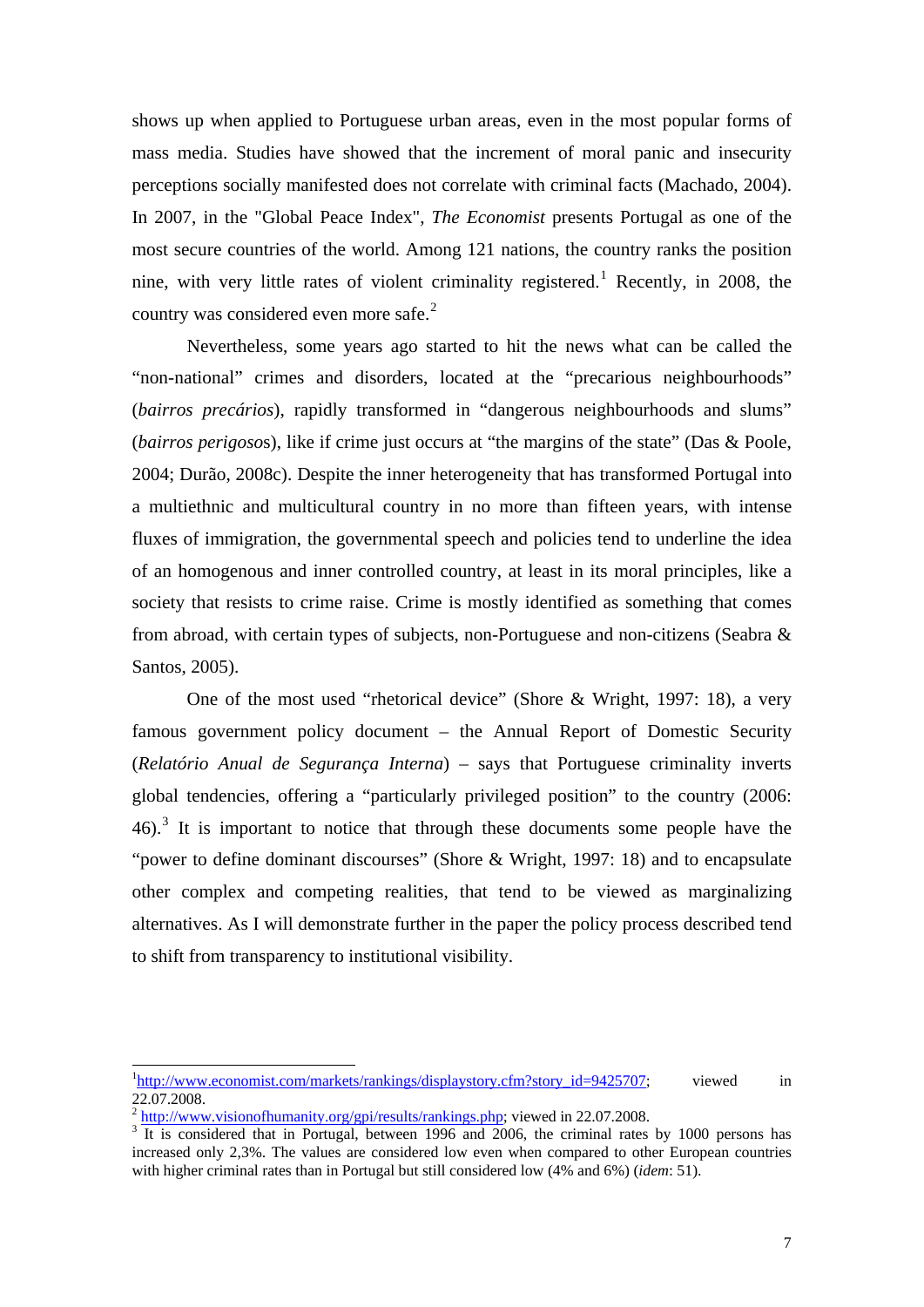### *From transparency to visibility*

-

We could say that the Police and respective government generally respond at three forms and levels of political pressure: i) national and social audiences – what is called the public opinion, a very open and blur abstraction of "what citizens want from the police"; ii) what local city dwellers require; and iii) national and European bureaucratic demands. But the policy strategies are progressively designed from top to bottom to respond to certain governmental, European Union and global demands – the fixation of the (complex and plural) mandate of the police in crime. This is also the most contemporary popular abstraction about police mandate.<sup>[4](#page-7-0)</sup>

 In Portuguese police context *crime* is classified as what follows the judicial and political channels, a fact that deserves a certain level of investigation in order to be judged and accounted. It is a fact classified with an identification number of crimeprocess. The bureaucratic creation of this classificatory number (*número único de identificação de processo-crime*) has not many years. The innovation started to be discussed at the beginning of the 90's in the judicial system, by the direction of judiciary informatization (*Gabinete Director da Informatização Judiciária*, 1991). By suggestion of the Home Office Chief-Inspection (*IGAI*), responsible for the direct accountability and control of the police activities and finances, in 1996 this measure would be introduced in all precincts. The justification was to make more agile the administration of crime-processes. Police criminal numbers go to the Public Prosecutor's Office and other judicial entities. At the level of police organization and the executive power they allow a selection of criminal indicators and the statistic account. Inside the police force this statistic classification opened the possibility to underline all the criminal dynamic of police work what offers to the populations a selective reading about what is police work.

Nevertheless, the biggest impact of police work is maintained in activities that are not classified as crime. For example, in Lisbon's police registrations we can find

<span id="page-7-0"></span><sup>&</sup>lt;sup>4</sup> This criminal turn in police work is more explicit after 9/11 terrorist events, but has started even before (Manning, 2004). Historically, this relates to a certain subversion of Peel's mandate (created in a European context) by the United States, a criminalized interpretation of the police mandate that comes to influence policing in the entire globe (Manning, 1978a). But what history and contextual analyses have demonstrated is that policing is all about a big variety and complex street work that was left to the police in the professional system of social labour division (Cumming, Cumming & Edell, 1973).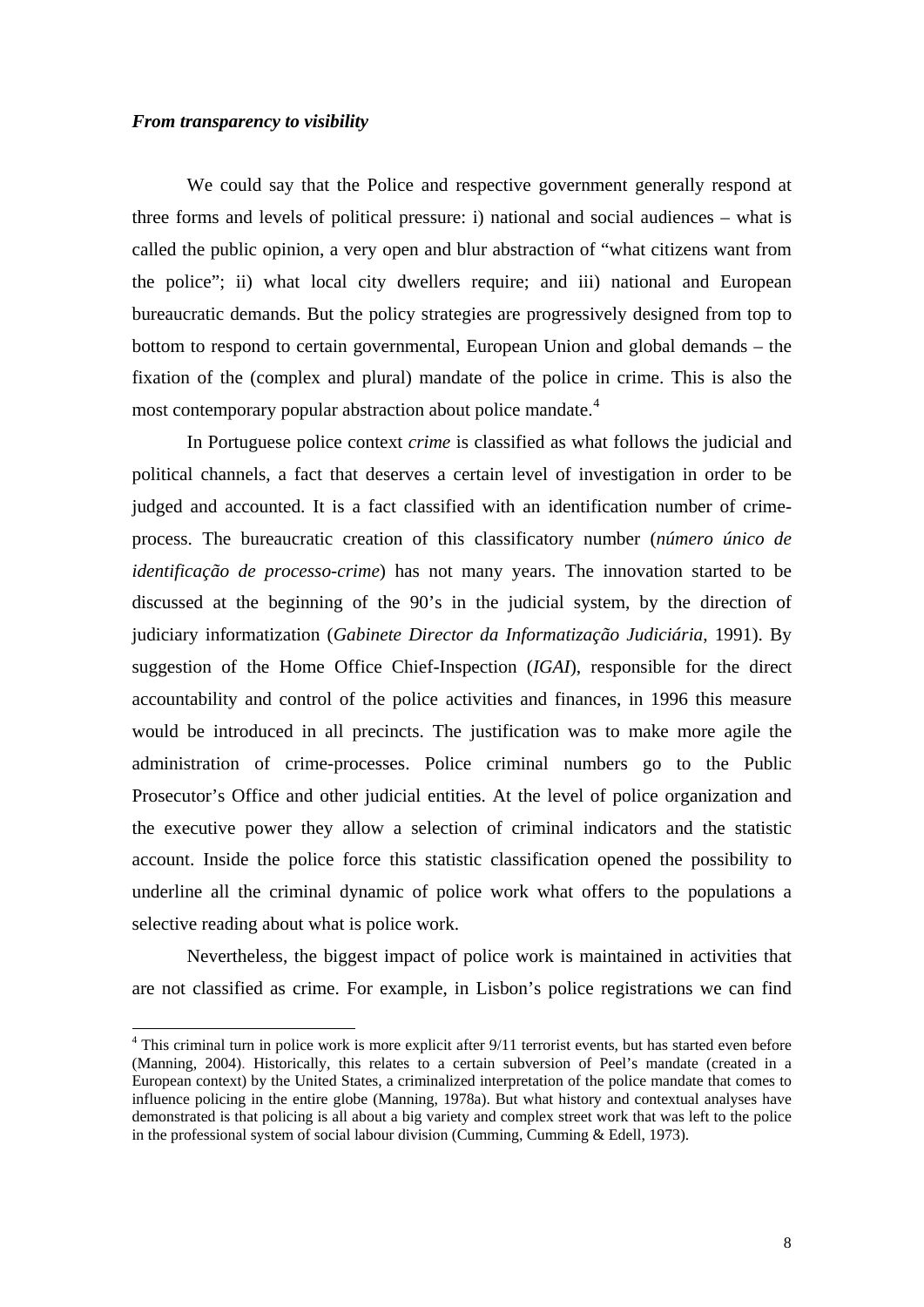that no more than 20% are crime or crime related occurrences. But only criminal occurrences are treated as *facts*, since only they enter the channels of accountable treatment. Not to speak about the enormous percentage of police routine and contextual work that is never and will never be written... In this process, the biggest amount of police work is transformed in local ownership, never leaves precincts, and tends to rest in each policeman. This "knowledge" tends to be more and more devaluated and ignored in the context of patrol routine work and planning, since the planning is to respond more and more to bureaucratic political demands and less to local concrete demands. Needless to say that it is in course a policy with a major social impact, a political selection *in* and *through* policing that makes *visible* only some parts of police work, while other determinant parts are made *invisible*.

At the same time, as a kind of counter-hegemonic policing ideology, but relatively popular as well, shows up "Police Proximity" (also known as "Police Community" in Anglo-Saxon countries), revealing that these processes of policy production are not linear and find "expert" demands and reactions. This has been considered the most innovative and contextual pertinent project of the late twentieth century police. It is a larger philosophy that is affecting the professional police organizations in the world. In a broader sense this has been called the "silent revolution" of the police (Matrofski, 2002). Portugal could not escape this wave, inspired by the French translation of the original Anglo-Saxon community policing models (Oliveira, 2001). In Lisbon, and afterwards in the entire country, when its first policies were created and implemented like "pilot tests" by the Minister of the Interior, Alberto Costa (1996, 2002), the police proximity model seemed to fit like a glove. There was a history and a political rhetoric of few crime rates and pacific environment (as I described earlier). Proximity had everything to be a "mobilising metaphor" (*idem*), and rhetorically it still is one of the major terms of reference to the police force used by national governments since then. But the model was not paramount. The policing philosophy has arrived at Portugal later than in other countries (in the late 90's, not in the late 70's), when the police criminal mandate turn was in its way in Europe. Police proximity has never been effectively implemented and less accounted. In its short history, even before being a policing "model" or a "system", it has been strictly maintained as parallel "projects" or "programs" to patrol traditional work.<sup>[5](#page-8-0)</sup>

-

<span id="page-8-0"></span><sup>&</sup>lt;sup>5</sup> The official proximity programs are focused on school communities, elder people, commerce, and in a very timid way crime victims and domestic violence support.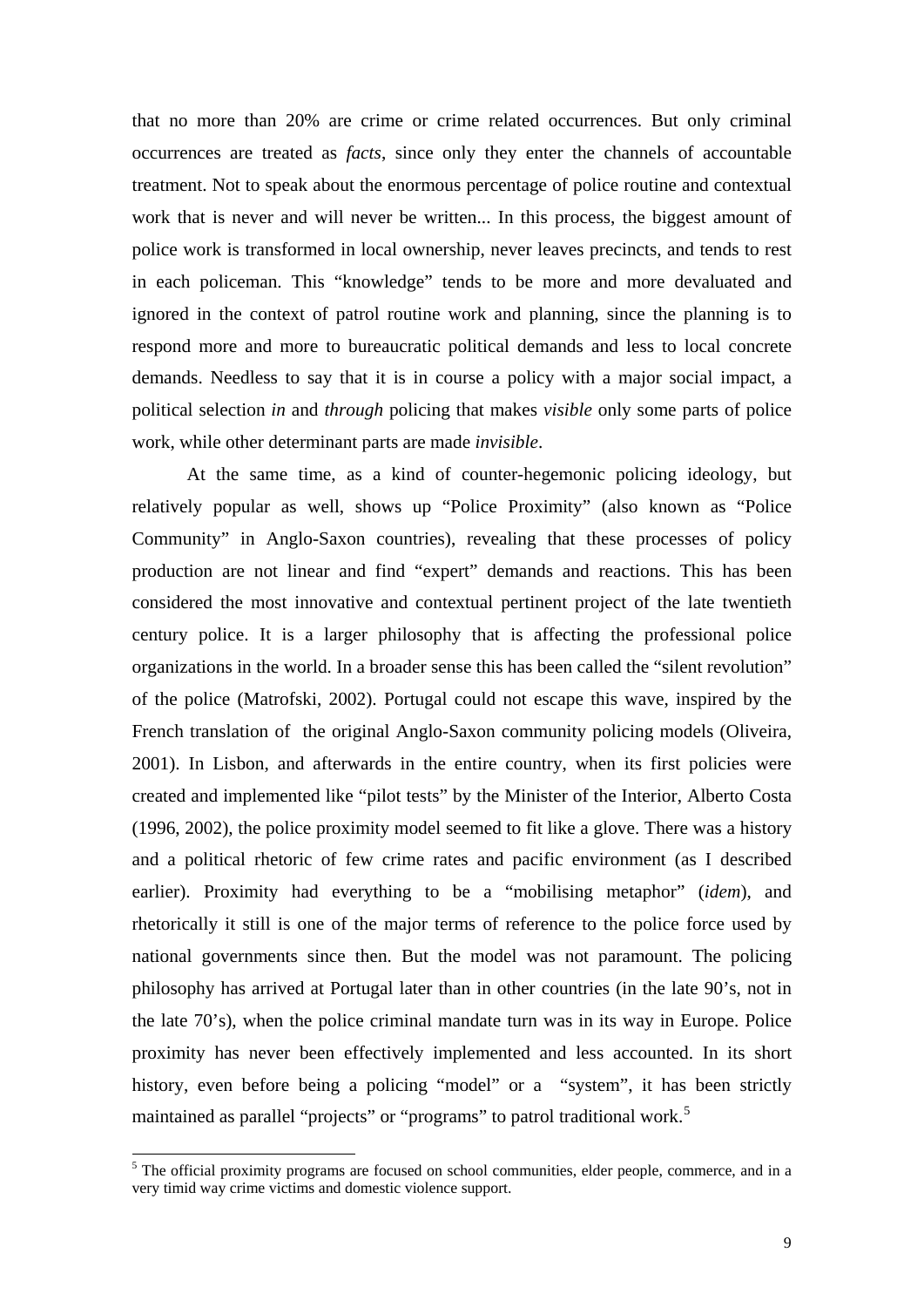The proximity partnerships have a partial presence in precincts and still represent a limited part of the general patrol work, which tends to be separately organized, with different time-schedules, with a major number of police officers (more than 90% of all the precinct personnel). Proximity is, nevertheless, a very disputed idea for the police, ambiguous, and a non-consensual definition. In the ethnography of police contexts, from top to bottom, I have found at least five different senses in use for this policing concept. – 1. For many it represents an unnecessary and obstructive model of police, since the organization should be maintained itself distant, closed and paramilitary: police as crime control and secretive work. 2. For most operational chief commanders proximity is a mere tactic of policing, used in order to obtain information and act upon reality (an instrumental use that subverts the original policing model, dislocating the same from preventive to proactive goals). 3. For the majority of streetlevel workers, proximity is seen like a policing "technique", nothing more than traditional patrol itinerant work. 4. For many it is considered an innovative model, but only applicable to specific programs. 5. And, at last, paradoxically, just for a minority of police bureaucrats and policemen on the streets this is a global project, a new police philosophy, but far from implementation in Portugal (see Oliveira, 2003).

I believe the selective process of police policies in crime is at the origin of the inter-related forms of *visibility strategies* we can observe in street-level policing and policy selective priorities.

At a certain point in the police force was created the general idea of "visibility in the streets". Some years ago the "visible car" (*carro visível*) was implemented, complementary to the work of the traditional "patrol car" (but not so operational). It has also been growing the expression and power of the so called "units of rapid intervention" (*brigadas de acção rápida*). The basic idea is: policemen must be seen in the streets and act "individually" and as a "body of individuals". At this level, the definition of visibility maintains the ambiguity with proximity, as a general police attitude toward citizens, but it is something entirely different, not near the original communicational-centred and social service philosophies of proximity.

On another level, there have been an increasing of crime statistics control. This is considered the real technological innovation, since it's said to measure the police work and results, a "product" oriented policy – and at this sense a real auditing process,

-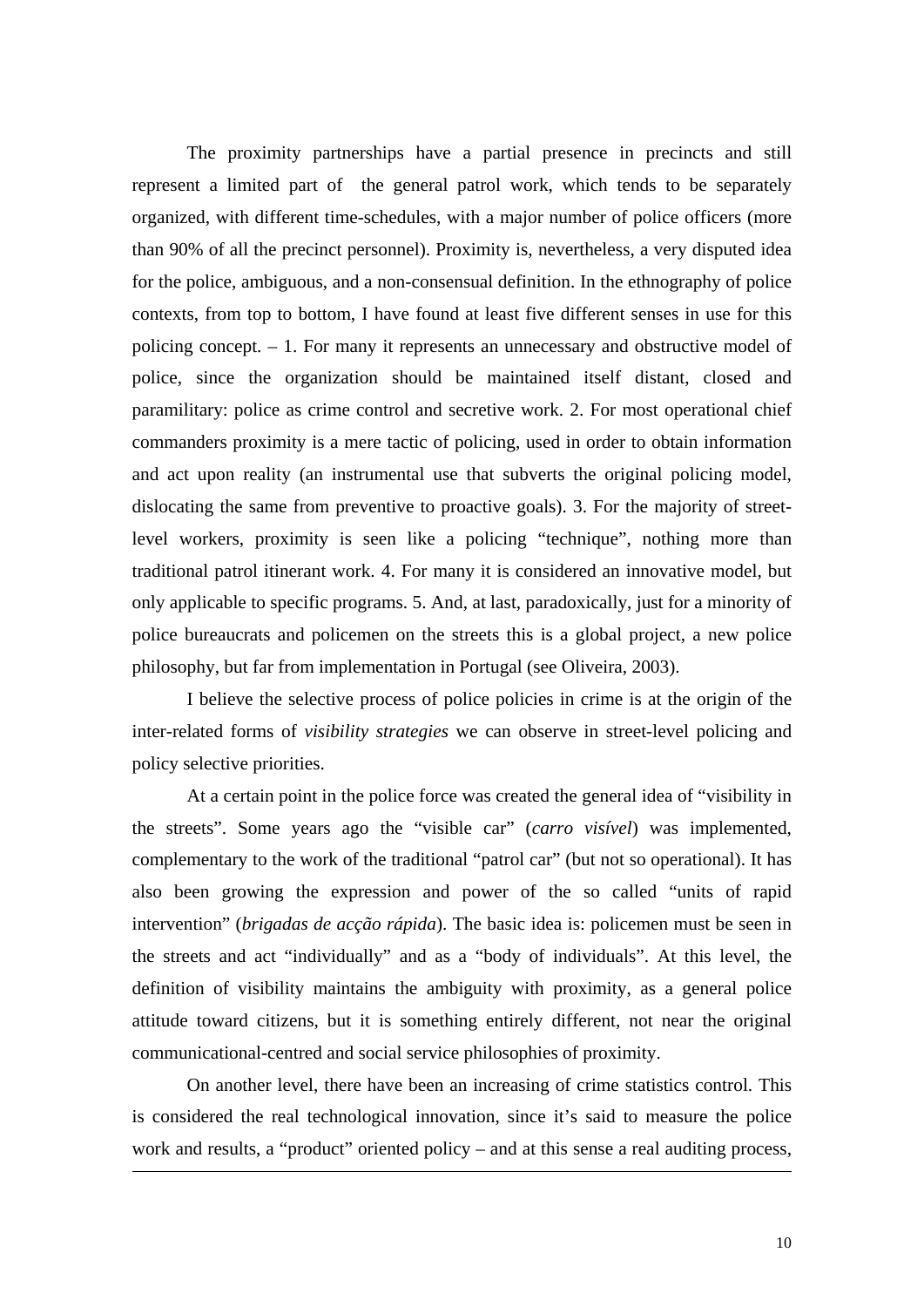as Strathern and other authors describe it (2000). The idea is that finally the police is being accountable. The statistics control has been implemented even before the arrival of a digital integrated system in late 2004, the shared identification data basis of the two major national polices: the urban police force and the rural police force (named *GNR*).

Both strategies have postponed the proximity project, even if it still is rhetorically celebrated in many ways and always maintained as a future promise. At this point what I am trying to argue is that in the recent historical process of police administration and of production of "transparency" there is a certain dislocation from *proximity from citizens* to a general ideal-practice of police *visibility to citizens*. And all of this in the name of *crime fight*.

Since the interest here is to go *through* the main impact of government and police bureaucratic strategies, I will go deeper in the interpretation of what street policemen and local chief commanders call "the statistics policy". In the next section I examine the process of "performance statistics" (Strathern, 2000: 7) that produce crime visibility.

# *Crime statistics-making*

Foucault's analysis of the rationality of government, what he called "governmentally", was the starting point for understanding how modern systems of power work (1991). "The invention of statistics and the development of economics as a distinctive level of reality were key instruments that [made possible]... a normative rationality: self-contained and nontheoretical, geared to efficiency and productivity" (Rabinow, 1984, 20; cit in Shore & Wright, 1997: 30). But we can also see the statistic process as a way of policy selection, not only of population control. The statistic itself can be the object of an anthropological inquiry.

In Portuguese contexts criminal statistics are the spotlight of the moment and occupy the main operational police work, even in precincts. They deserve a whole policy engineering. Statistics are isolated from the global facts reported to the police or by the police (i.e. 20% of the entire registered pieces). They are monthly counted and defined at the precinct level, by local operational commanders; afterwards discussed and studied by commanders in a upper level, in police divisions districts. The numbers go to the respective metropolitan commands, and then gathered at the Headquarters of the police. Finally, it is a general security co-ordinator organism, dependent of the Home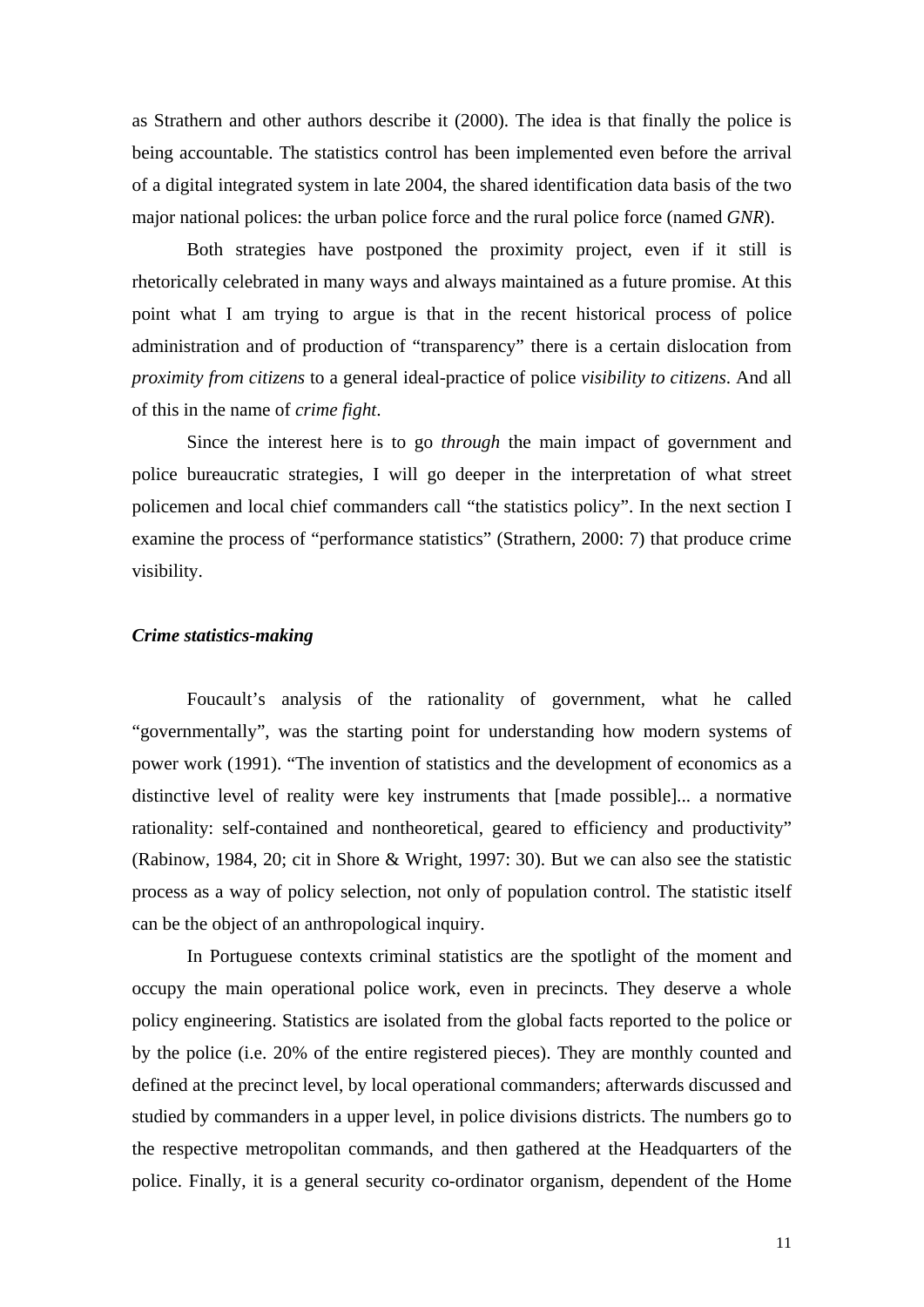Office, which is responsible for the writing of a political analysis of the entire criminal data.

While observing the street work it is not surprising that what makes statistics grow is the increment of collective local police operations. Every month, specially near the end, when there is an accounting review of the numbers, commanders organize extra-routine operations strategically oriented to alcohol and drugs control, specially located in urban spots or neighbourhoods where they think these activities are more expectable. Operations, in order to be efficient, require "voluntary" policemen, extratime work. It started with one once operation per month, but today there are some precincts that have highly increased this number. It is not yet a routine activity because of the administrative diligence the whole operational apparatus requires.

At the same time, routine patrol work and local planning policing deserve fewer interest and a general lack of attention. The levels of vertical and horizontal communication inside precincts, and from this level to all the police institutional structure, are not considered to be relevant, since "everyone must do it's own work". In theory, each policeman "is equipped" with the power to patrol, register and sign his processes, even if work practice reveals many contradictory questions, training and professional difficulties.

 Crime must appear, and anti-crime operations must be visible, even if crime resists to be seen in the most populated Portuguese urban contexts. This "operationdependable data", with its statistic results, is confronted with participation and crimedenunciation data. From this process results a kind of "mathsemantics" (MacNeal, 1994) that governments produce and analyse. In this sense, like Shore and Wright advance: "More successful regimes engineer conditions so that, seemingly, consent of the public comes 'naturally'... it becomes incontestable, inviolable and beyond political debate" (1997: 24). Statistics on crime is a powerful "political technology" (Foucault, 1991).

But we can go further in the way policy affects policing. We verify a feedback flow where a strategic proactive policy nourishes proactive police tactics (very occult in police official discourses). Proactive tactics are characterised by the fact they don't need accusation or report to the police to be put in practice; using the combination of undercover and uniformed policemen, in order to detect crime while is on its course, sometimes with policemen participation in it (Black, 1978). As a philosophy, proactive strategy is on the opposite side of proximity strategy, but it may use tactical instruments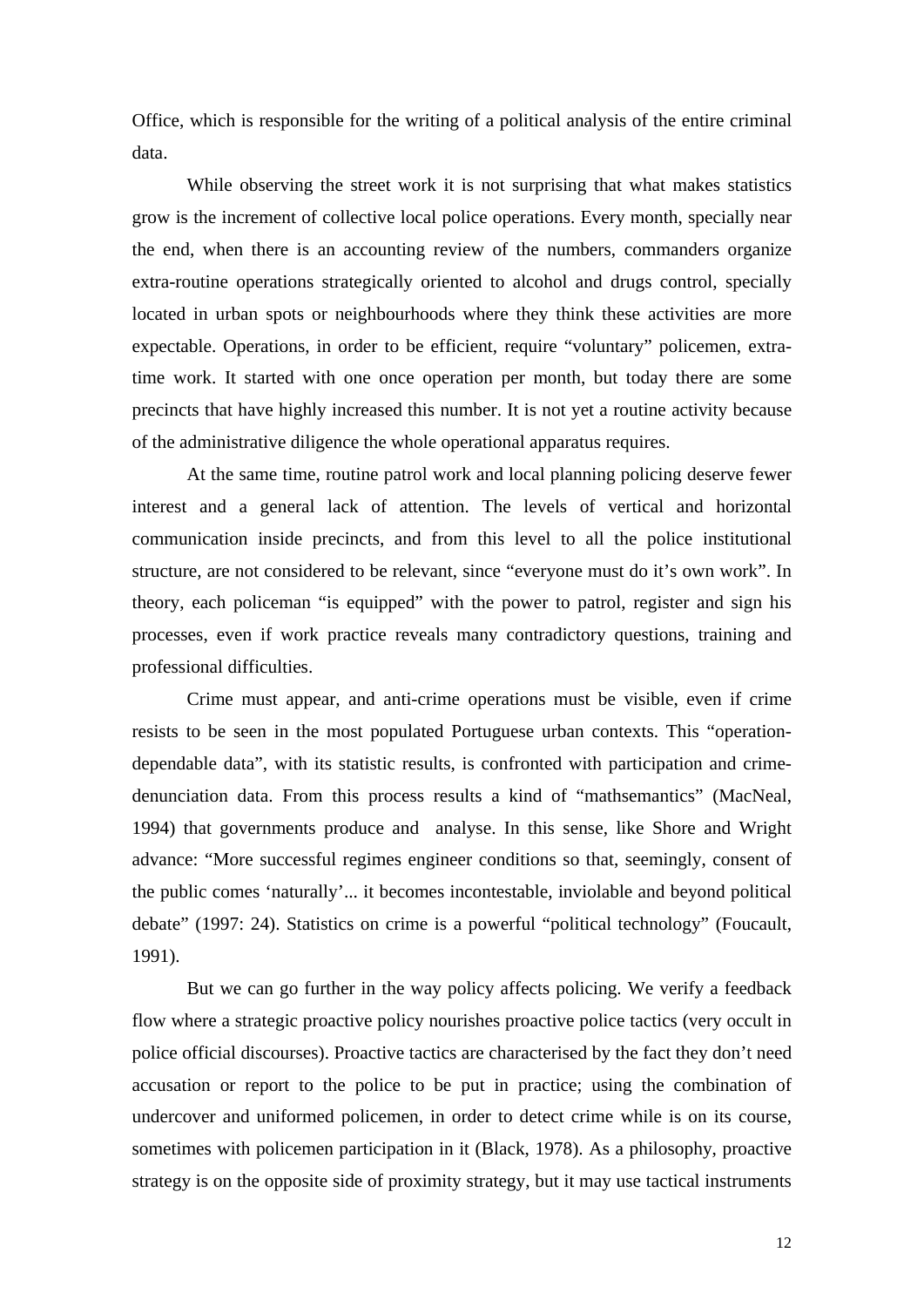of the latter. The irony is how governments, jurists and police administrators use the proactive term as a positive definition, once more dealing with its ambiguous connection to a general attitude of proximity between state and citizens. But as I focused, in police theory, the proactive policing is something very different in its purposes and tactics. The point being that proactive police work can be called not only by corporate discretion, but whenever the state formal policies pressures demands it. As Lipsky remind us: "Whenever management undertakes to concentrate on measuring a dimension of performance [in this case statistics policy and auditing] workers correctly accept this as a signal of management priority. A problem is created, however, when the measure induces workers to reduce attention to other aspects of their jobs and when there is no control on the quality of work produced" (1980: 166). The proactive policing tends to obscure the more "citizen-approached" preventive policing or social orientated policing, the majority of police work.

On the contrary, the preventive model can be defined as a policing based on uniformed policemen, locally monitored; a policing planned to act reactively to the needs of singular or collective populations, and capable of rapid action to emergency requests. Both policy and strategic design (proximity and proactive) are expressed in alternative ways or in a way that one is working for the other. The point is: even if in the name of a general crime prevention rhetoric, the most representative, the growing and invested government and police management strategies and tactics are undoubtedly proactive. And this can be seen on policing practices whether upstream or downstream.

Upstream *statistics policy* demands an increasing attention to criminal numbers. One of the division district commanders I knew, when referring to his success in the police force told me he had obtained more "results" than ever in the territorial division level, and with fewer policemen than ever. He had been responsible for the implementation of an increased number of collective operations. This fact gave him a mention of honour by the metropolitan commander, his direct superior. The *results policy* is all about what is visible, what is seen as a "product" in police contexts. And the product is being socially constructed as having a more intense relation with police productivity and "real work".

Downstream *statistics audit* is the technology of "making numbers" visible and accountable. This is a selective way of presenting criminal facts as the "real facts", the most relevant facts deriving from policing activities (even if they contradict other ways of counting or other ways of "mathsementics" (*idem*). The "making numbers policy" is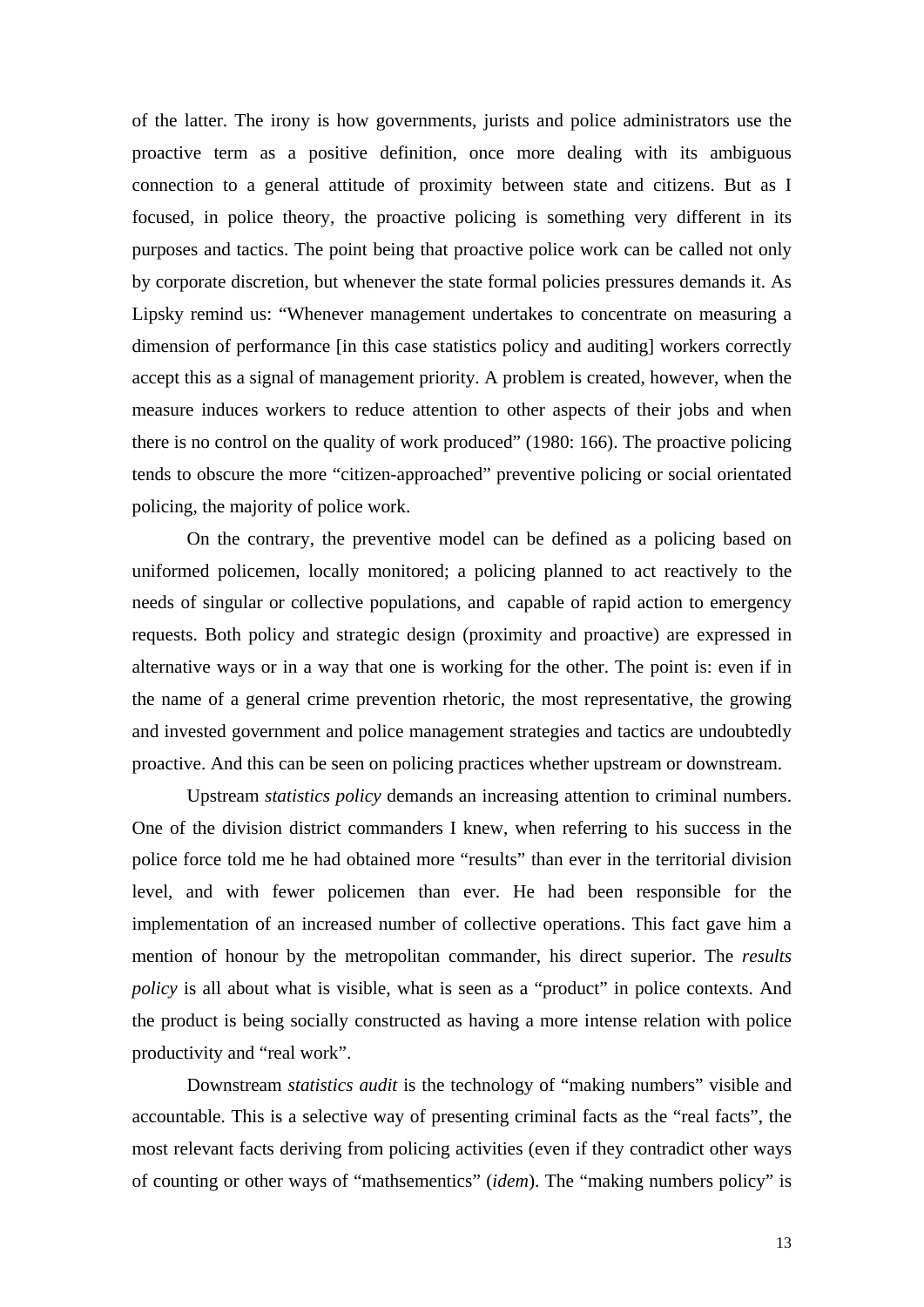produced in order to seem "natural". But, how Strathern (2000) and various authors defend, audit practices are "culture artefacts", where transparency is the integrity operation, while management is a globalized idiom of regulation and organization. Economic efficiency and good practices are being pursued, in the name of accountability. Production is subject to "rituals of verification" from outside (Strathern, 2000: 2-3). But what is new in the police case are not so much the instruments – statistics – but the patterned expectations they raise in a activity that it's much more plural and diverse than it seems and is presented to be.<sup>[6](#page-13-0)</sup> What is new in Portuguese context is the underlying of crime orientation in the police mandate, statistics and the work of police subjects when crime is represented more as a menace than as a reality. In this sense, rituals of verification demand for "rituals of production and performance", since policemen themselves must act as if criminal numbers were the professional reality – making statistics publicly visible. The pressure goes down into the precincts: they must produce statistics, criminal ones, and this means that policemen must act in an area defined as "criminal", even if this area is not very clear. Policemen, as subjects of power, by themselves, don't obtain the expected criminal results. So, administrators, through operational and superior commanders, request from policemen the increment of collective operations, in order to make statistics grow.

This multilevel pressure creates new ethics and regulated codes on street-level professionals. The policy/audit process shows how a political technology engineering can be implemented in order to make the minor parts of police work visible (crime reports) and the majority of it invisible (all the non-classified work). This form of productive selectivity affects subjectivity and the mandate interpretations about what is police work. This can have an increment in police suspicion.

For the police "suspicion opposes and undermines trust" (Asad, 2004: 28). The increment of an attitude of suspicion, like it was argued by Talal Asad, does not function only in a one way direction, from the state towards its citizens in the margins, but also between states, and even inside each one of them. *Making statistics* leads to a competitive and suspicion work also between local commanders. They all seek more results, more "crime fights" than there are. One of the main reasons is that they are honoured by superiors and can expect career compensations and promotions if they

-

<span id="page-13-0"></span> $6$  In the first sociological monograph about policing in the United States of America Westley (1970) defends the enormous difficulty to classify police work in a simple list. The says that is practically impossible to show all the variety of professional responses demanded from policemen.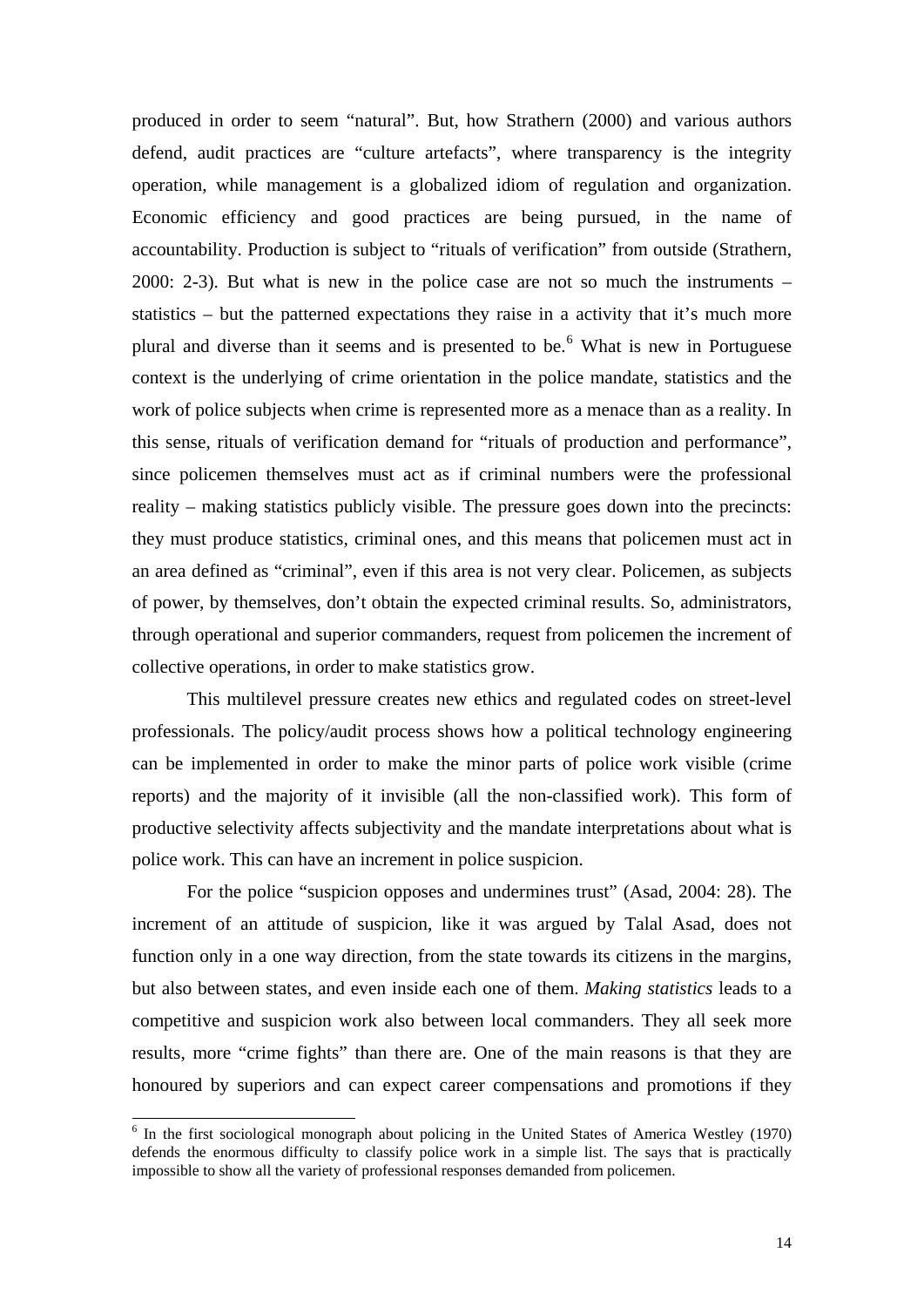keep the "numbers policy" machine running, a sign of duty and dedication to the organization. As they all know, career resources in public services are being limited… As several commanders say: "We respond to society with numbers, with statistics". Less convinced are policemen who deal with daily street routine work. They are much more cynic about the whole engineering process when they say: "We work more and more *for the* statistics: it's the dictatorship of statistics policy".

# *Crime "ethics"*

As Lipsky states: "First, accountability is a relationship between people and groups. One is always accountable for *someone*, is not abstract... Second, accountability refers to [changeable] patterns of behaviour" (1980: 160). So, there is also an ethic and relational dimension printed in the whole process I have been describing. As the authors in "audit cultures" (2000) have expressed, audit is more than a policy, it interferes in subjects attitudes towards auditing themselves, and changes the practical ways of work. At this point we can talk about the social production of "audit subjectivity's" in the police force. The idea policemen with few years of experience must have in mind is to produce more numbers, criminal numbers, specially in traffic and drug domains, and with proactive tactics operations, in order to benefit from the hegemonic policing representation of the present days and the inherent perks of a forced consensus. They have discovered the "aura of numbers" (Strathern, 2000: 8) inside and above the police institution. Policemen can contribute to the producing of political truths and realities, even if they can be tempted to reduce one of the most important aspects of practice: street-level and situational negotiation. This way they feel they are interpreting what police leaders and government want from them, not necessarily what policing is about. And even if several are cynic about that and many discuss privately what they consider to be police work, they are conscious about what is the main demand from them. Like in other institutional realms, there is an "emergent ethical consciousness at large", not just new principles of organization but also new principles of what is to be a professional, new subjectivities and ways in which people govern themselves (Strathern, 2000: 280- 289). This means a propagation of a certain idea of the police subject that even with most ambiguity must be internalized – a professional crime controller – not entirely coincident with practice and career reality.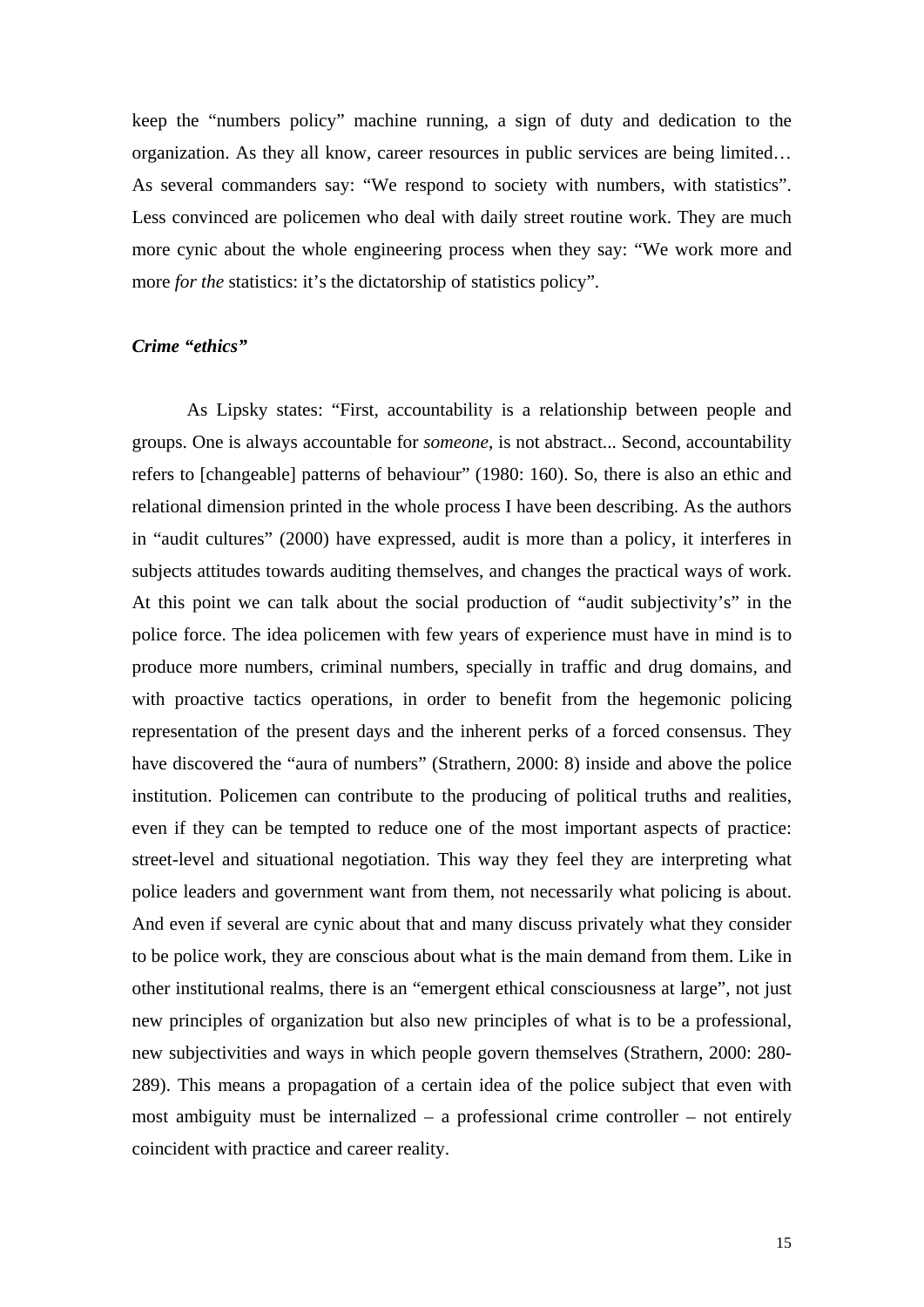In the history of urban Portuguese precinct contexts the policeman has not been a "crime fighter". He is essentially a street-level bureaucrat, with certain degrees of discretion, with a multiple and complex social work, and, effectively, with very few opportunities to enter and resolve crime scenarios, or real risky and skilful situations. In Portugal we find traditionally a state that tends to be shut in its inner policies and ethos, not produced to be *visible*. We can easily find a logic and desire for being a state employee, but a limited ethos of public service. In this way we have been analysing ways of state auditing towards the *results*, not towards the *work processes*. This seems part of a scheme where state itself evades accountability and produces a kind of bureaucratic "indifference" (Herzfeld, 1992). At this point, it seems clear why police proximity, like government proximity and other forms of citizen/state relationship, is much more a rhetoric project than a practical one.

On a bureaucratic level, all the ideological and audit-oriented policy processes that want to make police criminal results more visible have a strange and paradoxical impact in working routine practices and professional careers. That impact shows how (in)predictable the results of state auditing in the police bureaucracy (and in the relations it entails with its employees) are in, at least, five inter-related points:

**1.** It reveals that policy "... function as a vehicle for distancing policy authors from the intended objects of policy" (Wright & Shore, 1997: 29), in many different ways: the government and policemen; the administrative police and the operational police; the police and citizens. This distance shows the governmental "illusion of standing above morality", a process of "objectifying and universalising decisionmaking" (Shore & Wright, 1997: 10) that obscures the fact that effective policing practice is much less about crime than it is said and *written* to be. This is precisely what creates insurmountable symbolic power decision barriers, and rigid asymmetric power relationships inside the state, not the basis required for communication or proximity. In short, local level "police efficacy" may not be coincident with "policy efficacy".

**2.** In the street-level action we observe the rising of proactive practices in police work (many of them considered unethical or anti-professional and of difficult accountability by nature). Crime may not be expressive, but it must appear in policing work and written reports...

**3.** The effect may be the underlining of some non-accountable practices of the police institution (the first level of political opacity I have described above). The police institution offers more written and public "honours", and effective career opportunities,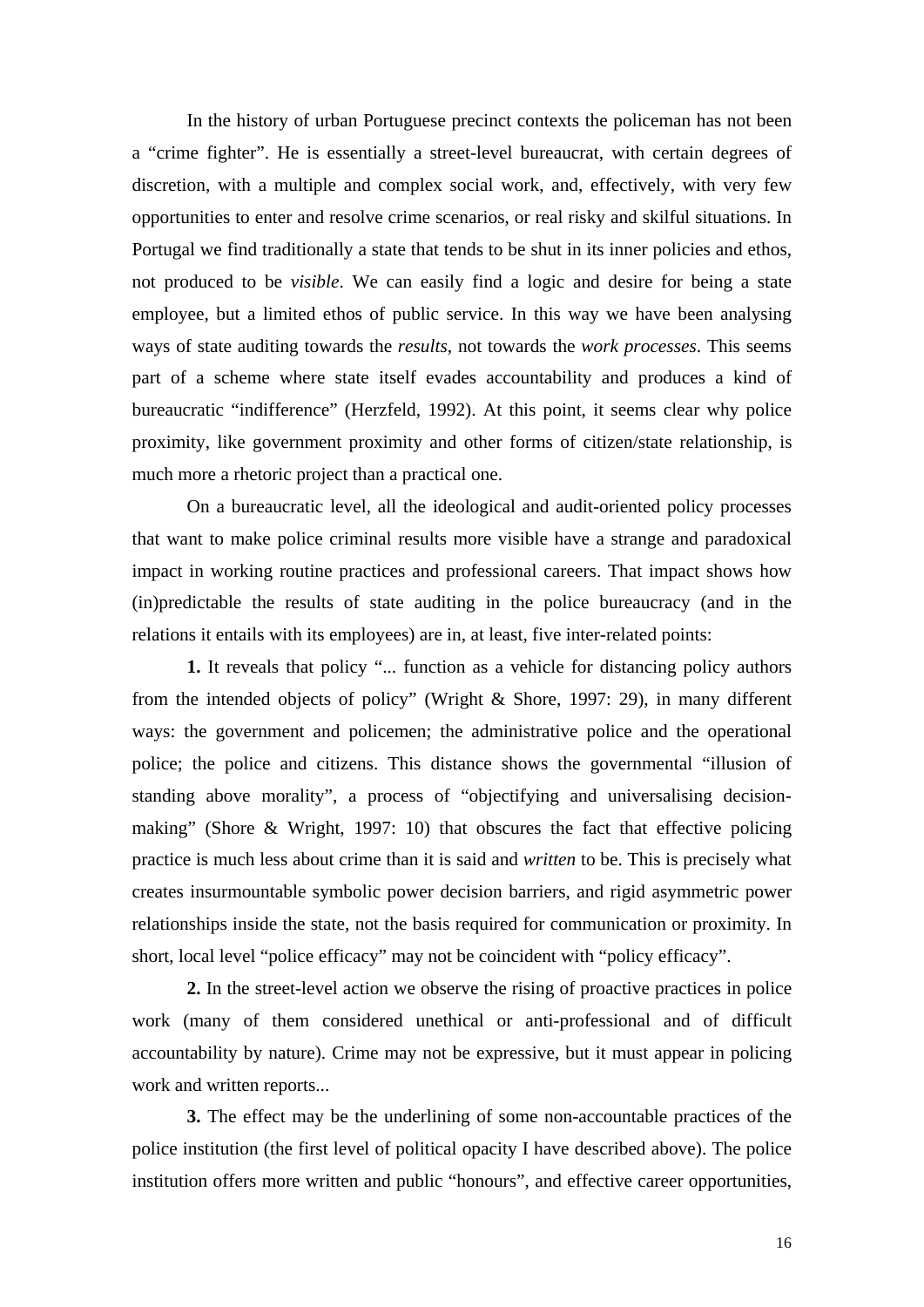to those who are more focused on crime street work, on one hand, and to intellectual police superiors that never stepped the streets.

**4.** As consequent, we observe a general devaluation of routine patrol work, not conceived by policy and police managers as the "real criminal work"... Effectively, on one hand, recent laws and organizational investment were made in the specialized area of criminal investigation. On the other hand, there is an intense movement of policemen that makes Lisbon precincts to be called "passage precincts". Personnel is constantly changing, what makes much more difficult any kind of local policing planning, proximity, and the development of policing local and contextual dependent knowledge, considered the real knowledge of the police by patrolmen. Not to mention that besides the legal knowledge policemen consider necessary to their work an amount of social and local knowledge like: toponimic, topographic, itinerant, relational and citizennetworking arrangements (Durão, 2008a). Even if police institutional ideology expects much from policemen, there are some oral expressions that show how their situation is not quite valued at the present time. For example, in some occasions, ironically, policemen call each other *Zé Patrulha* (something we could translate as "Patrol Joe"), derived from the Portuguese *Zé ninguém* ("John Doe"). They say vividly: "Here at the police force we are numbers, we are treated as numbers". Early in their careers patrolmen manifest the desire to "run from patrol work". In the streets, they say, they can only do little (criminal) work, and they cannot innovate or receive professional value, where career opportunities are diminished by a very rigid and hierarchical structure of opportunities.

**5.** Knowledge in the police is thus changing. "To know" in this context is not so much about local manifestations or induced territory signs as it used to be. With the intense personnel transfer between precincts of the whole country, there is less and less time for policemen to accomplish local knowledge. But the main obstacle remains in proactive goals introduced by the statistic selective policy measurements that take much operational time, in order to produce professional and institutional visibility. Forms of auditing endorse a particular reading about what "producing" knowledge is about (Strathern, 2000: 287). Policemen tend to create distance from police street knowledge, even if they continue to act in it.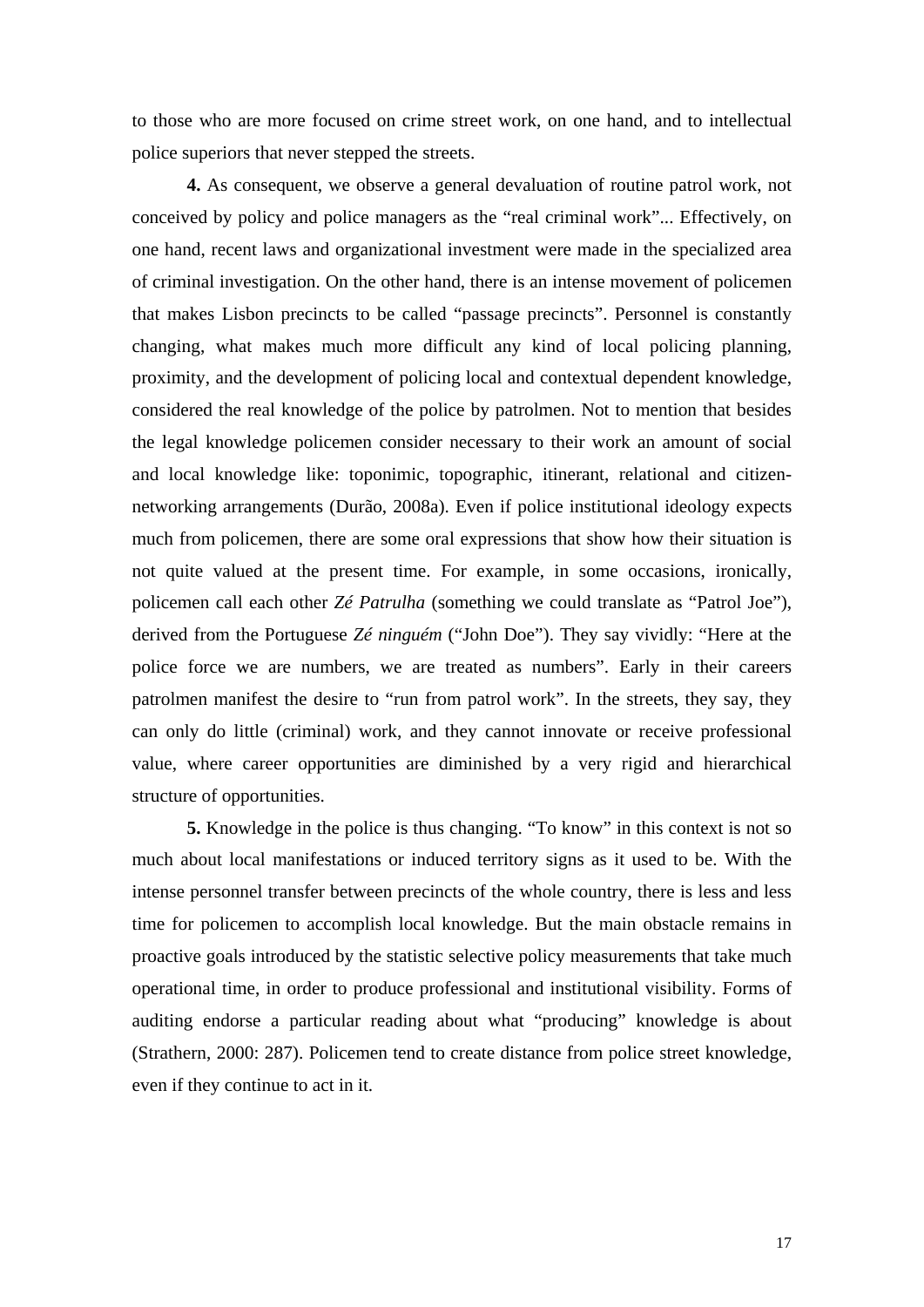# *Concluding remarks*

Police organizations are one of the most interesting street-level bureaucracies when we want to study policy and audit cultures. On one hand the police mandate competes for control and order metaphors and practices for society. On the other hand they compete for social service and proximity to communities/societies metaphors and practices. That is why these organizations can never be entirely unified or plural, but rather live within the tension between both of them (Durão, 2008b). This ambivalence defies the control pretensions of policy makers and makes it more difficult to create and implement general consensus and transparent audit cultures. Visibility is, perhaps, the main expression of police transparency governments can achieve.

Regarding the police we can say transparency is more of a metaphor and less of a policy. The process of producing selective data, underlining crime control related activities and opting for indicators that speak numerically about crime is what makes a policy become visible while putting the focus on police and government as institutions. Visibility is the policy. As some policemen say: "Policing is about what is socially and politically visible… not about what we really do". At this point numbers are produced as reality. A certain mathsemantics is the way. The idea is to join groups of things that can be numbered in order to obtain a certain meaning. Criminal statistics are offered as settings of reality, as the "visible" Portugal: an "essentially" old, safe and calm country.

Punch (1979) once said that the police is like a "secret social service". What is locally viewed is socially unknown. Auditing, as I've been describing, tend to explore the quantifiable and selective police work on crime. This means that when policy looks for transparency it can find more and more opacity and tend to underline the secrecy dimension of this secret social service – which, finally, has the opposite effect on the principle and demanded role of policy and auditing: transparency. "Audit visibility" is not the same as "professional or social visibility". And the two sides of the coin can even be contradictory.

Most police work is not classified as crime, but work on crime is more valued by administrators and politicians, from the perspective of who really has the power to decide. And these are the ones who produces written policy documents, who narrates the organization (Schwartzman, 1993) with its "rhetorical devices", and who "persuade and control audiences" (Grillo, 1989; Parkin, 1984; Shore & Wright, 1997: 18). The contradiction the "policy of statistics" produces inside the police work and its selective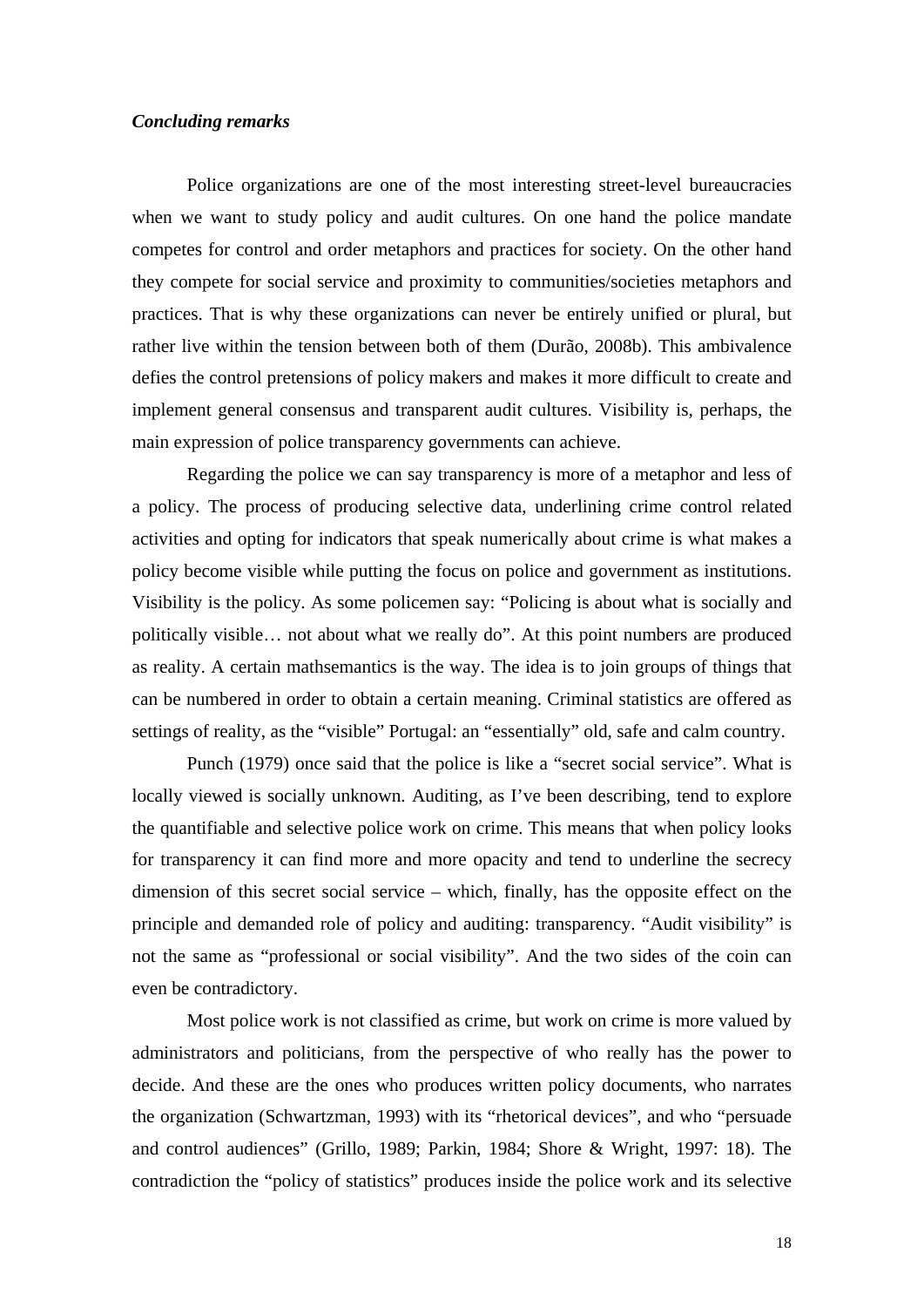accountable procedures tends to delay a research analysis and a wider debate about police complexity, policing qualitative aspects and policing ambivalence between plurality and uniformity in Portuguese contexts. Police proximity, in this setting, could never have been a complete model.

#### **Bibliography**

- Asad, Talal, 2004, "Where are the Margins of the State?", in *Anthropology in the Margins of the State*, Veena Das & Deborah Poole (eds), 279-288, Oxford, New York, Oxford University Press.
- Bayley, David, 1979, "Police Function, Structure and Control in Western Europe and North America: Comparative and Historical Studies", in *Crime and Justice*, Norval Morris & Michael Tonry (eds), 109-144, Chicago, University of Chicago Press.
- Black, Donald J., 1978, "The Mobilization of Law", in *Policing. A View from the Street*, Peter K. Manning, K. & John Van Maanen (eds), 167-186, New York, Random House.
- Bourdieu, Pierre, 1991, *Language and Symbolic Power*, Cambridge, Polity Press.
- Costa, Alberto, 1996, "Para a Modernização da Polícia em Portugal", Lisboa, Edição do Ministério da Administração Interna.
- Costa, Alberto, 2002, *Esta (Não) é a Minha Polícia*, Lisboa, Editorial Notícias.
- Cumming, Elaine; Ian Cumming, & Laura Edell, 1973 (1965), "The Policeman as Philosopher, Guide and Friend", in *The Ambivalent Force*, Arthur Niederhoffer, & Abraham Blumberg (eds), 184-192, San Francisco, Rinehart Press.
- Cunha, Manuela Ivone, 2008, "Droga, transformaciones de la represión y ambiguidades de la seguridad: la construcción de objetivos en el control de la criminalidad", in *La Seguridad Entre lo Global Y lo Local, los Entornos Latinoamericanos*, Maria E. Suarez de Garay e José Carlos Aguiar (eds). Universidade de Guadalajara/Universidade de Amesterdão (in the press).
- Das, Veena & Deborah Poole (eds), 2004, *Anthropology in the Margins of the State*, Oxford, New York, Oxford University Press.
- Dias, Jorge de Figueiredo & Manuel da Costa Andrade, 1997 (2ª reimpressão), *Criminologia. O Homem Delinquente e a Sociedade Criminógena*, Coimbra, Coimbra Editora.
- Durão, Susana. 2008a. "A Rua dos Polícias. Visão Itinerante", in *A Rua. Espaço, Tempo, Sociabilidade*. Graça Índias Cordeiro e Frédéric Vidal (eds), 79-96, Lisboa, Livros Horizonte.
- Durão, Susana. 2008b, *Patrulha e Proximidade. Uma Etnografia da Polícia em Lisboa*, Coimbra,
	- Almedina. Com prefácio de Manuela Ivone Cunha e posfácio de João Vieira da Cunha (in the press).
- Durão, Susana. 2008c, "Vigilância e controlo policiais. Precisões etnográficas", in *A Sociedade Vigilante: Ensaios sobre vigilância, privacidade e anonimato*, Catarina Frois (ed), Lisboa, Imprensa de Ciências Sociais (in the press).
- Ericson, Richard V. & Kevin D. Haggerty, 1997, *Policing the Risk Society*, Toronto, University of Toronto Press.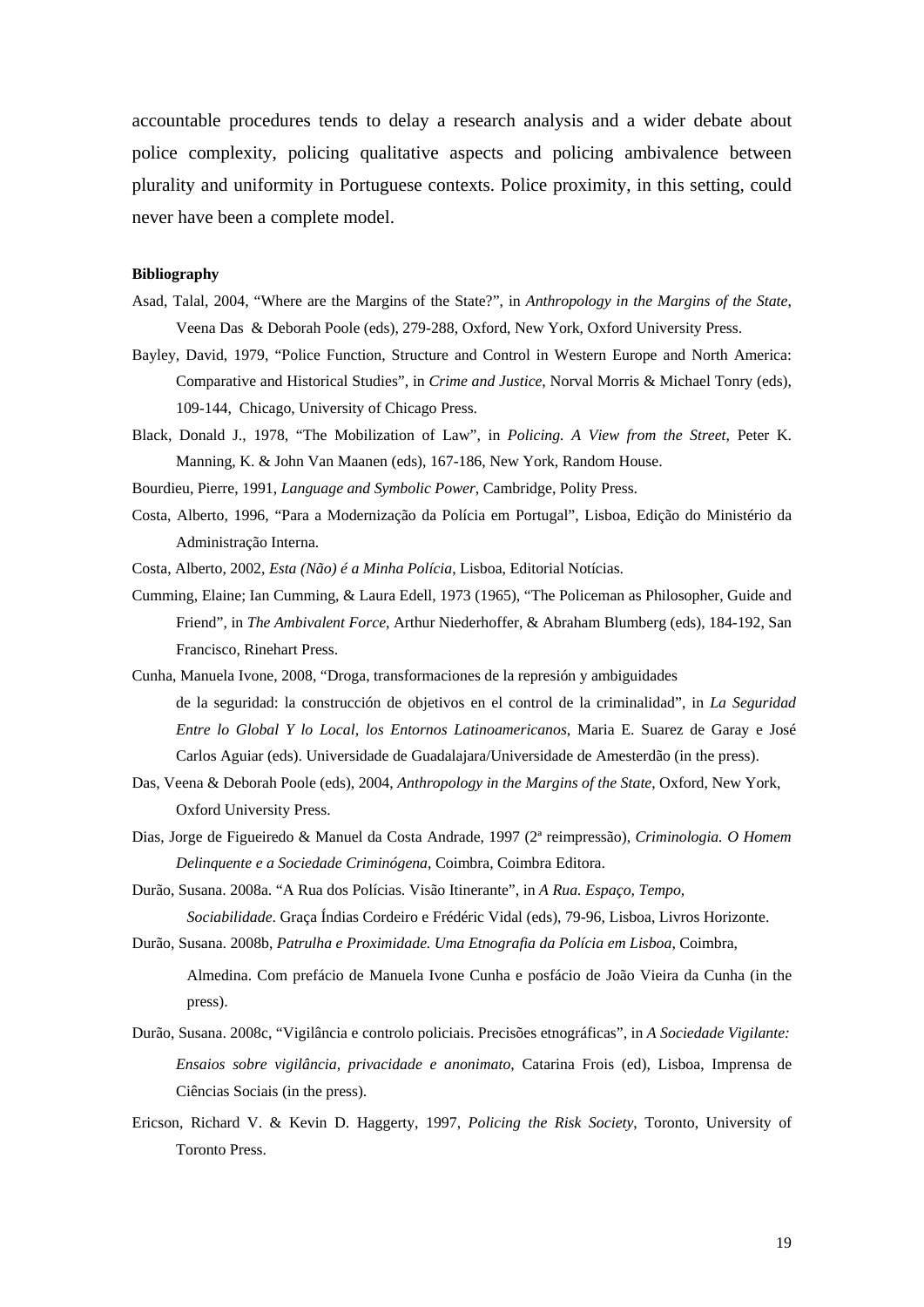- Fernandes, Luís, 2003, "A Imagem Predatória das Cidades", in *Etnografias Urbanas*, Graça Cordeiro, I.; Luís V. Baptista & António F. Costa (eds), 53-62, Oeiras, Celta Editora.
- Foucault, Michel, 1991, "Governmentality", in *The Foucault Effect: Studies in Governmentality*, Graham Burchell, Colin Gordon and Peter Miller (eds), Hemel Hempstead,Harvester Wheatshead.
- Gellner, David N. & Eric Hirsch, 2001, *Inside Organizations. Anthropologists at Work*, Oxford, New York, Berg.
- Grillo, Ralph (ed), 1989, *Social Anthropology and the Politics of Language*, London, Routledge.
- Herzfeld, Michael, 1992, *The Social Production of Indifference. Exploring the Symbolic Roots of Western Bureaucracy*, New York, Oxford, Berg Publishers.
- Hyatt, Susan Brin, 1997, "Poverty in a "post-welfare" landscape: Tenant Management policies, selfgovernance and democratization of knowledge in Great Britain", in *Anthropology of Policy. Critical Perspectives on Governance and Power*, Cris Shore, & Susan Wright (eds), 217-238, London and New York, Routledge.
- Klockars, Carl B, 1985, "Selective Enforcement", in *The Idea of Police*, London, Sage.
- Lipsky, Michael, 1980, *Street-Level Bureaucracy. Dilemas of the Individual in Public Services*, New York, Russel Sage Foundation.
- Machado, Carla, 2004, *Crime e Insegurança. Discursos do Medo, Imagens do Outro*, Lisboa, Editorial Notícias.
- MacNeal, Edward, 1994, *Mathsemantics. Making Numbers, Talk Sense*, New York, Viking.
- Manning, Peter K., 1978a, "Background to policing", in *Policing: A View From the Street*, Peter K. Manning & Van Maanen, John (eds), 1-6, New York, Random House.
- Manning, Peter K., 1978b, "The Police. Mandate, Strategies, and Appearances", in *Policing: A View From the Street*, Peter K. Manning & Van Maanen, John (eds), 7-31, New York, Random House.
- Manning, Peter K. 2004. La 'Sécurité Intérieure' aux États-Unis au Lendemain du 11 Septembre. In *Les Cahiers de la Sécurité Intérieure* -- *Reconstruire la Sécurité après le 11 Septembre. La Lutte Anti-Terroriste entre Affichage Politique et Mobilisation Policière*, 55: 9-36.
- Matrofski, S. D., 2002, "Policiamento Comunitário e Estrutura da Organização Policial", in *Como Reconhecer um Bom Policiamento. Problemas e Temas*, Jean-Paul Brodeur (ed), 197-229, Editora da Universidade de São Paulo, São Paulo.
- Mitchell, Richerd G., 1993, *Secrecy and Fieldwork*, Newbury Park, London, New Delhi, Sage Publications, Qualitative Research Methods Series 29.
- Oliveira, José Ferreira, 2001, "Os Modelos de Polícia, face à Emergência das Políticas Públicas de Segurança", Separata em *Polícia Portuguesa*, ano LXIV, II série, 128: 15-25.
- Oliveira, José Ferreira, 2003, "Os Modelos de Policiamento e as Políticas de Segurança. A Emergência do Policiamento de Proximidade", in *Ética e Administração. Como Modernizar os Serviços Públicos?*, Juan Mozzicafreddo, João Gomes & João Batista (eds), Oeiras, Celta Editora.
- Palacios Cerezales, Diego, 2005, "Presentatión: Policía, Opacidad y Ciencias Sociales", *Política y Sociedad – Policía y Ciencias Sociales*, 42, 3: 7-13.

Parkin, David, 1984, "Political Language", *Annual Review of Anthropology*, 13: 345-365.

Partridge, Eric, 1958, *Origins. A Short Etymological Dictionary of Modern English*, London, Routledge